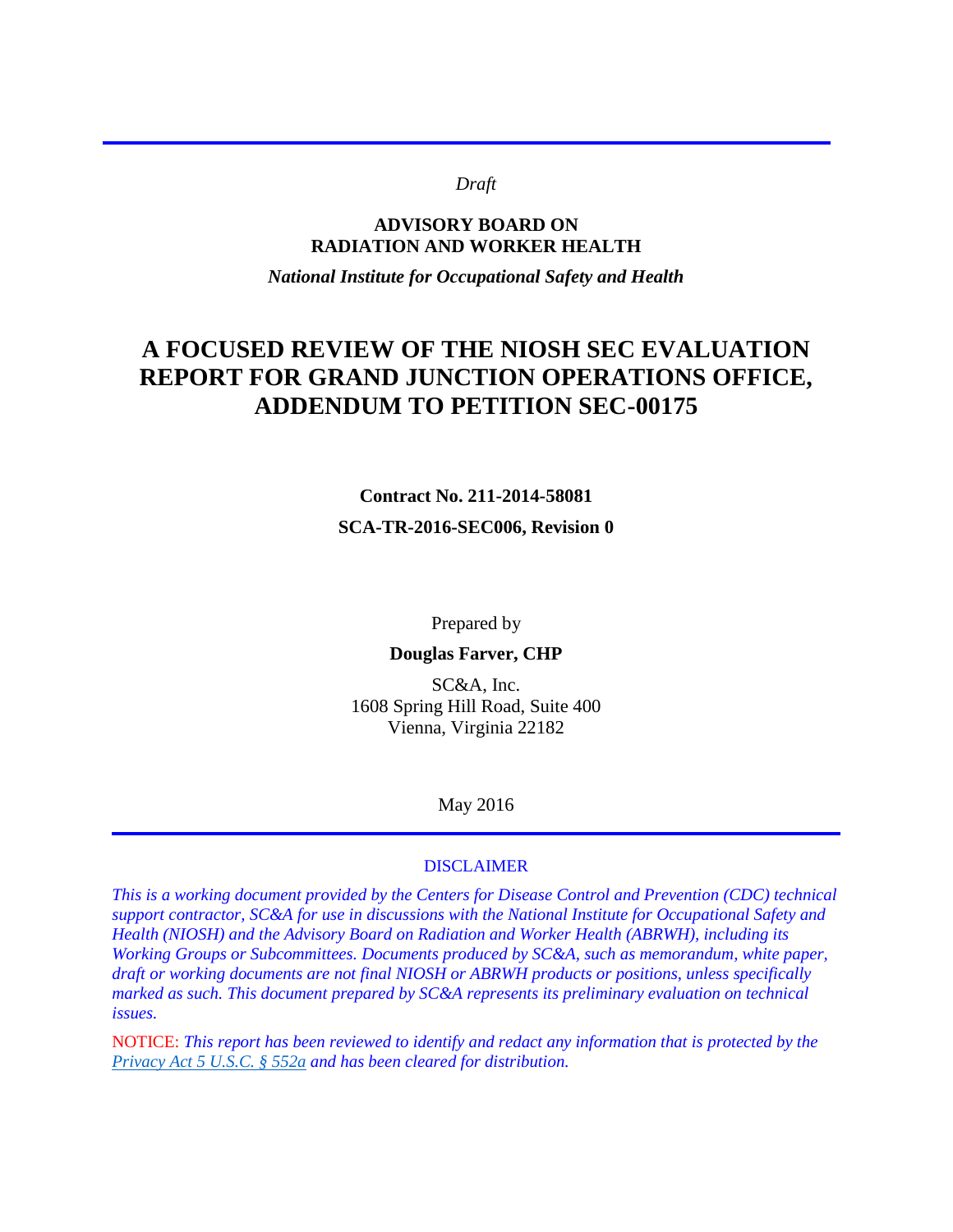| <b>Effective Date:</b> | <b>Revision No.</b> | <b>Document No./Description:</b> | Page No. |
|------------------------|---------------------|----------------------------------|----------|
| 05/17/2016             | $0$ (Draft)         | SCA-TR-2016-SEC006               | 2 of 33  |

### **SC&A, INC.:** *Technical Support for the Advisory Board on Radiation & Worker Health Review of NIOSH Dose Reconstruction Program*

| <b>DOCUMENT TITLE:</b>                         | A Focused Review of the NIOSH SEC Evaluation Report for Grand<br>Junction Operations Office, Addendum to Petition SEC-00175 |
|------------------------------------------------|-----------------------------------------------------------------------------------------------------------------------------|
| <b>DOCUMENT NUMBER/</b><br><b>DESCRIPTION:</b> | SCA-TR-2016-SEC006                                                                                                          |
| <b>REVISION NO.:</b>                           | 0                                                                                                                           |
| <b>SUPERSEDES:</b>                             | N/A                                                                                                                         |
| <b>EFFECTIVE DATE:</b>                         | May 17, 2016                                                                                                                |
| <b>TASK MANAGER:</b>                           | John Stiver, MS, CHP [signature on file]                                                                                    |
| <b>PROJECT MANAGER:</b>                        | John Stiver                                                                                                                 |
| <b>DOCUMENT</b><br><b>REVIEWER(S):</b>         | John Stiver<br>U. Hans Behling, PhD, MPH [signature on file]                                                                |

#### **Record of Revisions**

| <b>Revision</b><br><b>Number</b> | <b>Effective</b><br>Date | <b>Description of Revision</b> |  |
|----------------------------------|--------------------------|--------------------------------|--|
| $0$ (Draft)                      | 05/17/2016               | Initial issue                  |  |
|                                  |                          |                                |  |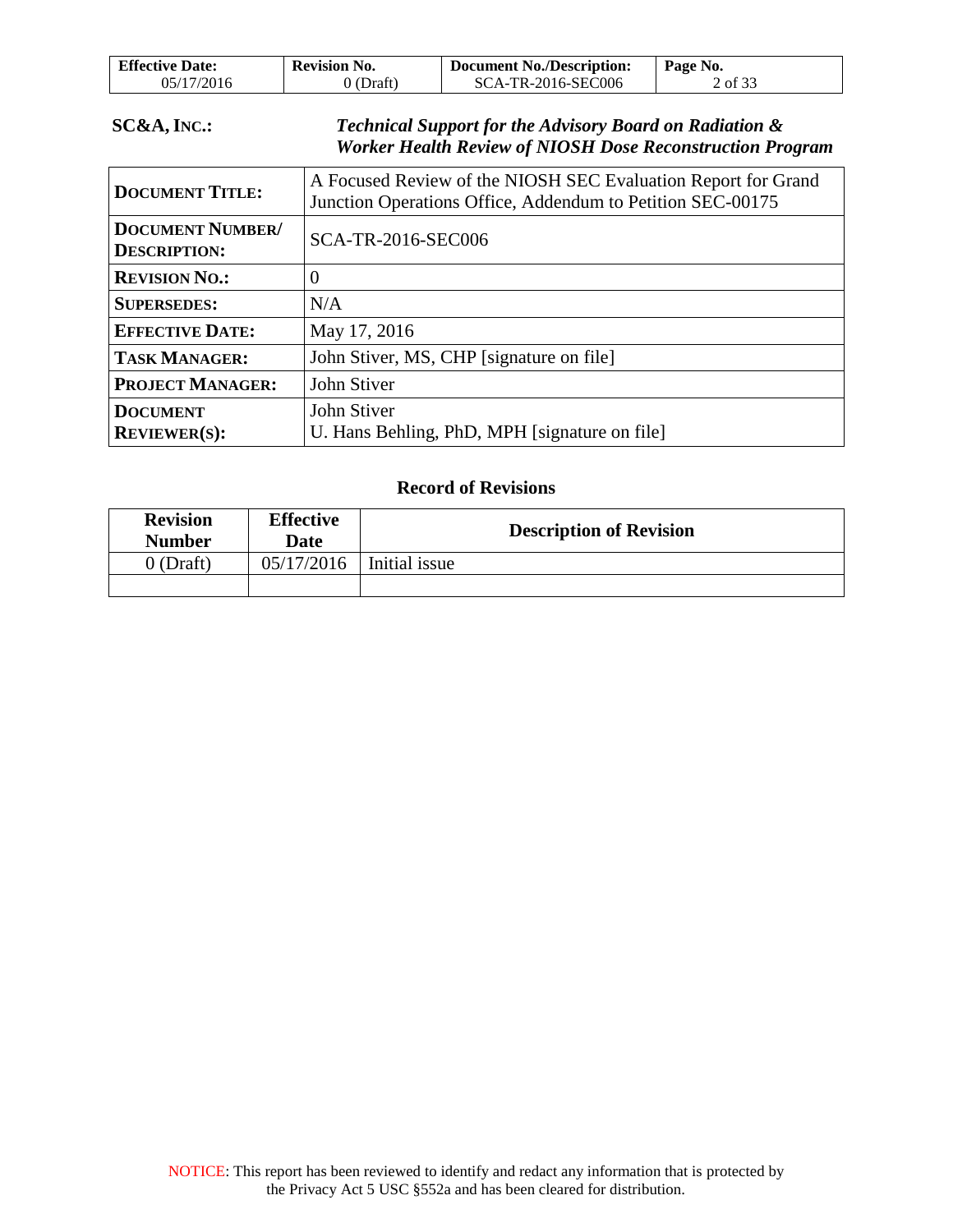| <b>Effective Date:</b> | <b>Revision No.</b> | <b>Document No./Description:</b> | Page No. |
|------------------------|---------------------|----------------------------------|----------|
| 05/17/2016             | 0 (Draft)           | SCA-TR-2016-SEC006               | 3 of 33  |

# **TABLE OF CONTENTS**

| 1.0 |     |       |  |
|-----|-----|-------|--|
|     | 1.1 |       |  |
|     |     | 1.1.1 |  |
|     |     | 1 1 2 |  |
|     |     | 113   |  |
| 2.0 |     |       |  |
|     | 2.1 |       |  |
|     |     | 2.1.1 |  |
|     |     |       |  |
|     | 2.2 |       |  |
|     |     | 2.2.1 |  |
|     |     | 222   |  |
|     |     | 223   |  |
|     |     |       |  |
| 3.0 |     |       |  |
| 4.0 |     |       |  |
|     |     |       |  |

## **LIST OF TABLES**

| Table 2-4. Air Monitoring Data for the Sample Preparation Laboratory – Air Concentrations |  |
|-------------------------------------------------------------------------------------------|--|
|                                                                                           |  |
|                                                                                           |  |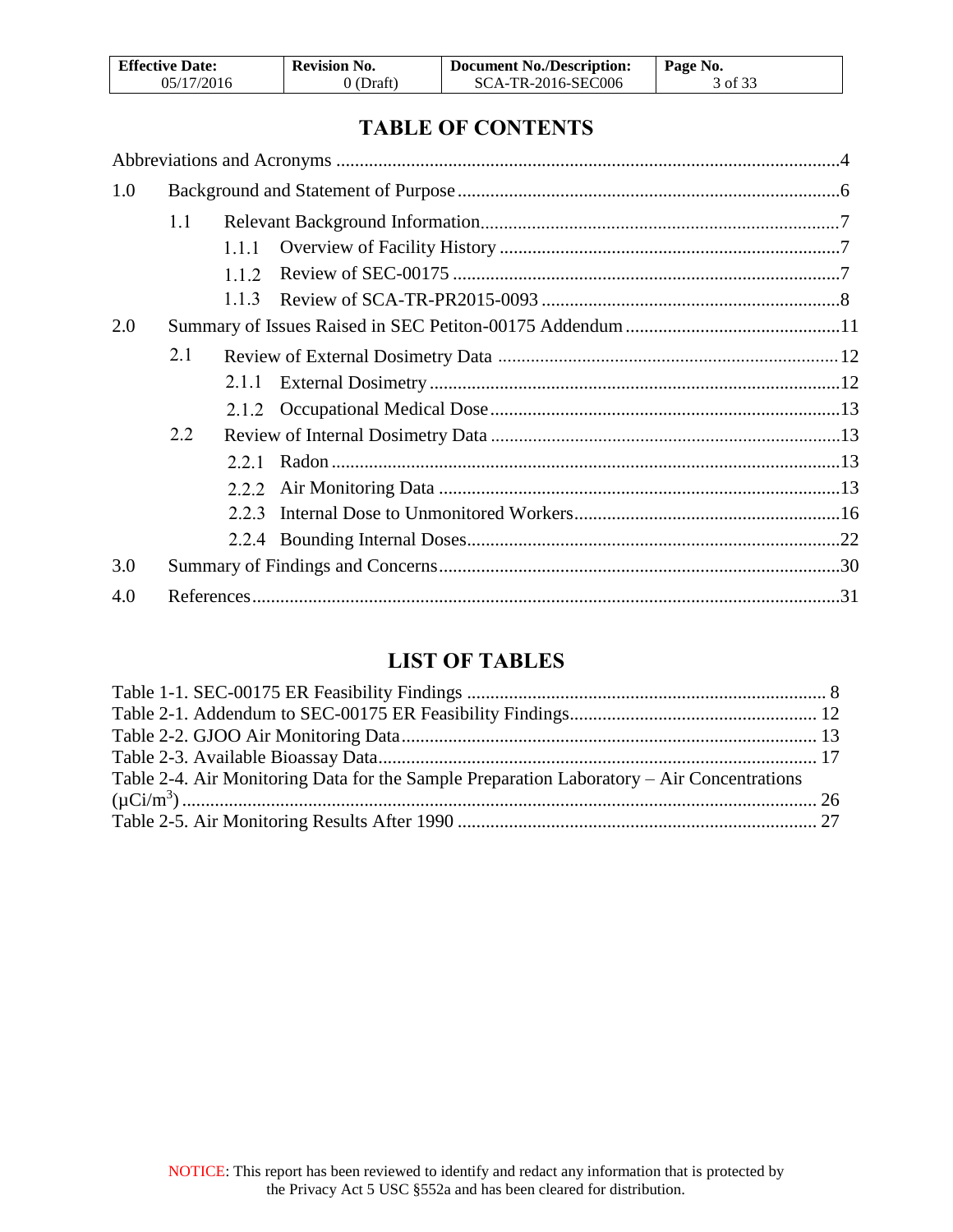| <b>Effective Date:</b> | <b>Revision No.</b> | <b>Document No./Description:</b> | Page No. |
|------------------------|---------------------|----------------------------------|----------|
| 05/17/2016             | 0 (Draft)           | SCA-TR-2016-SEC006               | 4 of 33  |

# **ABBREVIATIONS AND ACRONYMS**

<span id="page-3-0"></span>

| <b>AEC</b>            | <b>Atomic Energy Commission</b>                       |
|-----------------------|-------------------------------------------------------|
| <b>AEDE</b>           | annual effective dose equivalent                      |
| <b>Advisory Board</b> | Advisory Board on Radiation and Worker Health         |
| AL                    | annual limit                                          |
| ALI                   | annual limit on intake                                |
| Bi                    | bismuth                                               |
| BZ                    | breathing zone                                        |
| <b>DAC</b>            | derived air concentration                             |
| D&D                   | decontamination and decommissioning                   |
| <b>DCAS</b>           | Division of Compensation Analysis and Support         |
| d/m/m <sup>3</sup>    | disintegration per minute per cubic meter             |
| <b>DOE</b>            | U.S. Department of Energy                             |
| DR                    | dose reconstruction                                   |
| ER                    | evaluation report                                     |
| GA                    | general area                                          |
| <b>GJ</b>             | <b>Grand Junction</b>                                 |
| <b>GJOO</b>           | <b>Grand Junction Operations Office</b>               |
| <b>INEL</b>           | Idaho National Engineering Laboratory                 |
| <b>INL</b>            | Idaho National Laboratory                             |
| <b>IVC</b>            | independent verification contractor                   |
| $\mu$ Ci/ml           | microcurie per milliliter                             |
| $\mu g/m^3$           | microgram per cubic meter                             |
| m <sup>3</sup>        | cubic meter                                           |
| mg/1                  | milligram per liter                                   |
| $mg/m^3$              | milligrams per cubic meter                            |
| <b>MPC</b>            | maximum permissible concentration                     |
| mrem                  | millirem                                              |
| <b>NIOSH</b>          | National Institute for Occupational Safety and Health |
| NY <sub>00</sub>      | New York Operations Office                            |
| <b>OCAS</b>           | Office of Compensation Analysis and Support           |
| <b>ORAU</b>           | Oak Ridge Associated Universities                     |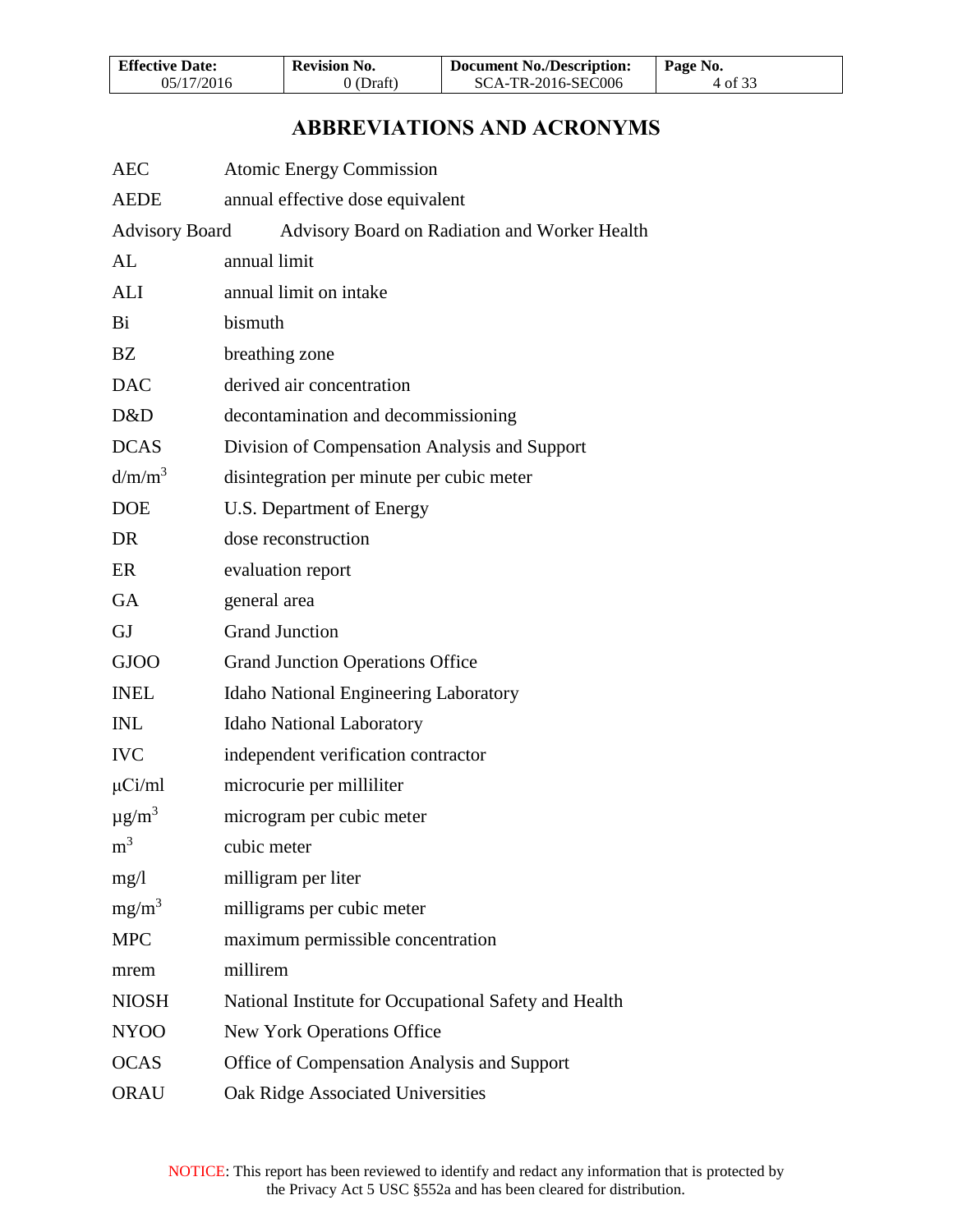| <b>Effective Date:</b> |                 | <b>Revision No.</b>                      | <b>Document No./Description:</b> | Page No. |
|------------------------|-----------------|------------------------------------------|----------------------------------|----------|
| 05/17/2016             |                 | $0$ (Draft)                              | SCA-TR-2016-SEC006               | 5 of 33  |
| <b>ORAUT</b>           |                 | Oak Ridge Associated Universities Team   |                                  |          |
| Pb                     | lead            |                                          |                                  |          |
| pCi/l                  |                 | picocurie per liter                      |                                  |          |
| pCi/mg                 |                 | picocurie per milligram                  |                                  |          |
| <b>PER</b>             |                 | program evaluation report                |                                  |          |
| Po                     | polonium        |                                          |                                  |          |
| <b>PRSC</b>            |                 | Procedures Review Subcommittee           |                                  |          |
| Pu/Am                  |                 | plutonium/americium                      |                                  |          |
| Ra                     | radium          |                                          |                                  |          |
| <b>RDC</b>             |                 | radon-daughter-concentration             |                                  |          |
| rem                    |                 | roentgen equivalent man                  |                                  |          |
| <b>RI/FS</b>           |                 | remedial investigation/feasibility study |                                  |          |
| Rn                     | radon           |                                          |                                  |          |
| <b>ROD</b>             |                 | Record of Decision                       |                                  |          |
| RP                     | reference point |                                          |                                  |          |
| <b>RWP</b>             |                 | <b>Radiation Work Permit</b>             |                                  |          |
| <b>SEC</b>             |                 | <b>Special Exposure Cohort</b>           |                                  |          |
| <b>SRDB</b>            |                 | <b>Site Research Database</b>            |                                  |          |
| Th                     | thorium         |                                          |                                  |          |
| U                      | uranium         |                                          |                                  |          |
| $U_3O_8$               |                 | triuranium octaoxide                     |                                  |          |
| WL                     | working level   |                                          |                                  |          |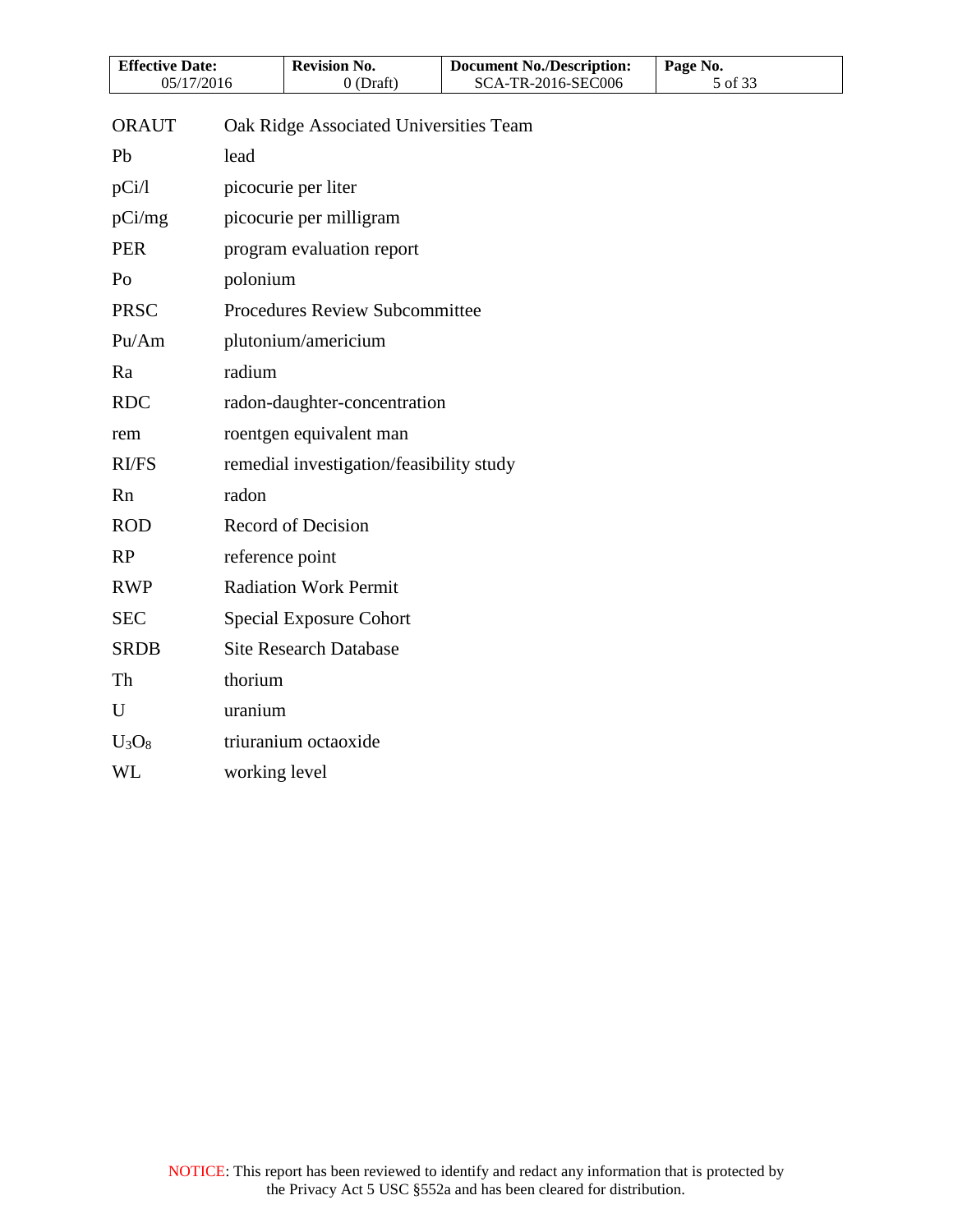| <b>Effective Date:</b> | <b>Revision No.</b> | <b>Document No./Description:</b> | Page No. |
|------------------------|---------------------|----------------------------------|----------|
| 05/17/2016             | 0 (Draft)           | SCA-TR-2016-SEC006               | 6 of 33  |

## **1.0 BACKGROUND AND STATEMENT OF PURPOSE**

<span id="page-5-0"></span>On April 29, 2011, the Secretary of Health and Human Services designated a Special Exposure Cohort (SEC) for workers at the Grand Junction Operations Office (GJOO) (NIOSH 2011). The SEC designation was based on the following deficiencies/limitations:

- The National Institute for Occupational Safety and Health (NIOSH) determined that there are insufficient personnel monitoring, workplace monitoring, or source term data to estimate unmonitored external exposures for the period March 23, 1943, through December 31, 1959.
- NIOSH determined that there are insufficient data to reconstruct internal doses from all potential sources (inclusive of radon) during the period from March 23, 1943, through January 31, 1975.

No technical basis document has been developed for dose reconstructions (DRs) of workers at the GJOO. However, a "template" had been developed that contains the GJOO site- specific information and guidance in order to assess claimant exposures (hereafter referred to as the "DR template"). During NIOSH's evaluation of the GJOO SEC petition, a substantial body of new information was discovered with the potential for significant impacts on previously completed DRs. The availability of new data for DR required the original DR template to be revised on September 5, 2012, and the subsequent issuance of DCAS-PER-047 (DCAS 2014) on March 26, 2014, in order to evaluate the effect of these revisions on previous DRs.

During a teleconference meeting by the Procedures Review Subcommittee (PRSC) of the Advisory Board on Radiation and Worker Health (hereafter referred to as the "Advisory Board") on August 28, 2014, SC&A was tasked to conduct a review of DCAS-PER-047 (DCAS 2014).

The SC&A report, *A Review of NIOSH's Program Evaluation Report DCAS-PER-047, Grand Junction Operations Office*, SCA-TR-PR2015-0093, Revision 01, was issued on February 10, 2015, and contained four findings. Two findings were resolved at the April 28, 2015, meeting of the PRSC. Findings 3 and 4 have yet to be resolved.

On March 15, 2015, NIOSH issued an addendum to the SEC-00175 evaluation report (ER) (NIOSH 2015) addressing the time period from February 1, 1975, through July 31, 2010. On March 25, 2015, the Advisory Board approved the SEC-00175 ER addendum and tasked SC&A to review the addendum and available documentation, focusing on two issues:

- 1. Appropriateness of the revised SEC time period
- 2. Appropriateness of the air monitoring and bioassay data

This report summarizes the issues addressed in the original SEC-00175 ER (NIOSH 2011) and SCA-TR-PR2015-0093 (SC&A 2015) and evaluates the changes identified in the addendum (NIOSH 2015).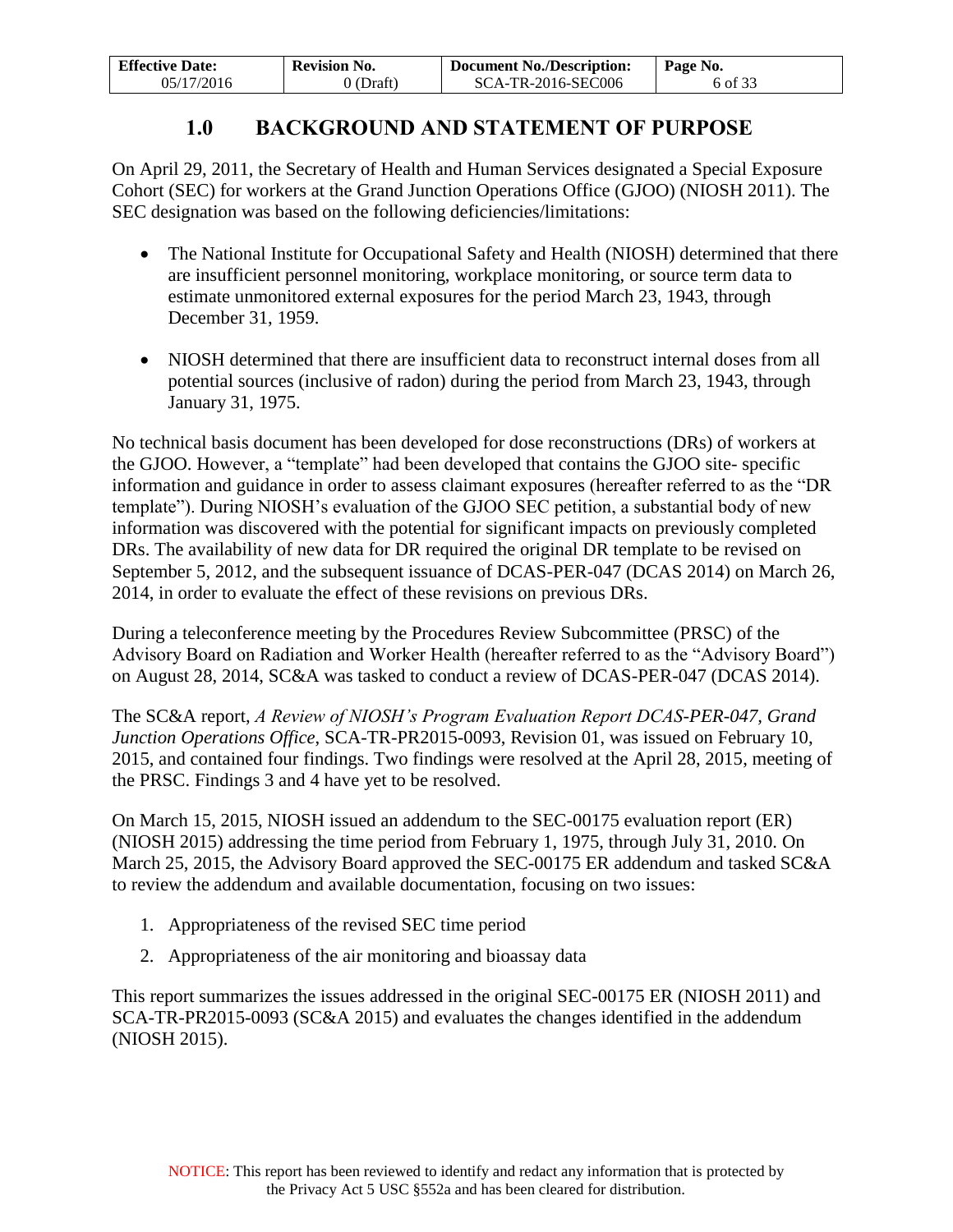| <b>Effective Date:</b> | <b>Revision No.</b> | <b>Document No./Description:</b> | Page No. |
|------------------------|---------------------|----------------------------------|----------|
| 05/17/2016             | $0$ (Draft)         | SCA-TR-2016-SEC006               | 7 of 33  |

### <span id="page-6-0"></span>**1.1 RELEVANT BACKGROUND INFORMATION**

### <span id="page-6-1"></span>**1.1.1 Overview of Facility History**

Between 1943 and 1946, the Manhattan Engineering District acquired the Grand Junction site in order to concentrate triuranium octaoxide  $(U_3O_8)$  from "green sludge," which was considered a byproduct of vanadium production. Subsequently, in 1947, the U.S. Atomic Energy Commission (AEC) established a domestic uranium procurement program that was responsible for the receipt, sampling, and analysis of uranium (and vanadium) concentrates purchased from domestic ore processing operations until 1974.

From 1974 to 1984, the GJOO supported the National Uranium Resource Evaluation Program in the preparation of samples prior to analysis. Sample preparation activities, which included crushing, sizing, and blending, posed the greatest potential for internal exposure.

Other activities included cleanup under the Uranium Mill Tailing Remedial Action program starting in 1978, and the Grand Junction Remedial Action Program, involving 600 vicinity offsite properties from 1972 to 1988. However, offsite soil samples were prepared and analyzed in onsite facilities. By 2001, remediation that included onsite buildings had been completed and the facility had been approved for unrestricted use, but it remains under the U.S. Department of Energy's (DOE's) purview to this day.

#### <span id="page-6-2"></span>**1.1.2 Review of SEC-00175**

On January 11, 2011, NIOSH submitted the SEC ER for SEC-00175 to the Advisory Board. In that report, NIOSH determined that (1) there are insufficient personnel monitoring, workplace monitoring, or source term data to estimate unmonitored external exposures for the period March 23, 1943, through December 31, 1959; and (2) that there is insufficient information to reconstruct internal doses from all potential sources (inclusive of radon) during the period from March 23, 1943, through January 31, 1975.

The SEC period end date of January 31, 1975, was established because of a lack of radon data for reconstructing internal dose during the period of sampling operations. By February 1, 1975, sampling operations had ended and the large quantities of uranium concentrate were removed from the site. NIOSH determined there are sufficient data to reconstruct internal dose for the period from February 1, 1975, through July 31, 2010. However, NIOSH also concluded that external exposures cannot be estimated for March 23, 1943, through December 31, 1959, because sufficient data were not found to bound external doses prior to 1960. However, there are sufficient data to reconstruct external dose for the period from January 1, 1960, through July 31, 2010.

Table 1-1 summarizes the results of the SEC-00175 ER feasibility findings.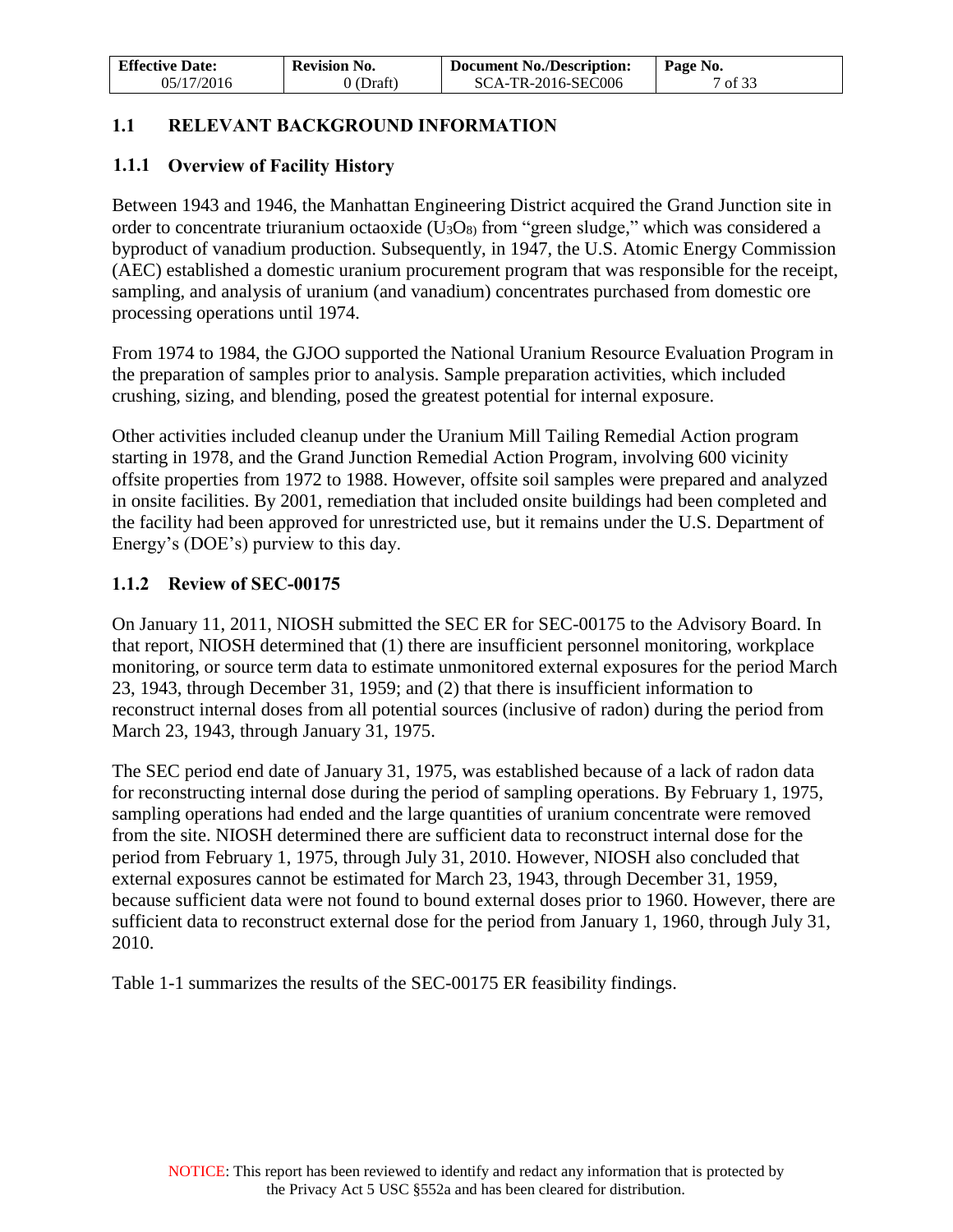| <b>Effective Date:</b> | <b>Revision No.</b> | <b>Document No./Description:</b> | Page No. |
|------------------------|---------------------|----------------------------------|----------|
| 05/17/2016             | 0 (Draft)           | SCA-TR-2016-SEC006               | 8 of 33  |

<span id="page-7-1"></span>

| <b>Source of Exposure</b>     | <b>March 23, 1943, through</b><br><b>January 31, 1975</b> |                                                   | February 1, 1975, through<br><b>July 31, 2010</b> |                                              |
|-------------------------------|-----------------------------------------------------------|---------------------------------------------------|---------------------------------------------------|----------------------------------------------|
|                               | <b>Reconstruction</b><br><b>Feasible</b>                  | <b>Reconstruction</b><br><b>Not Feasible</b>      | <b>Reconstruction</b><br><b>Feasible</b>          | <b>Reconstruction</b><br><b>Not Feasible</b> |
| <b>Internal</b>               |                                                           | X                                                 | X                                                 |                                              |
| Radon                         |                                                           | X                                                 | X                                                 |                                              |
| <b>External</b>               | X<br>(Jan. 1, 1960)<br>through<br>Jan. 31, 1975)          | X<br>(Mar. 23, 1943)<br>through<br>Dec. 31, 1959) | X                                                 |                                              |
| Gamma                         | X                                                         | X                                                 | X                                                 |                                              |
| Beta                          | X                                                         | X                                                 | X                                                 |                                              |
| Neutron                       | X                                                         | N/A                                               | X                                                 |                                              |
| Occupational Medical<br>X-ray | X<br>(Mar. 23, 1943<br>through<br>Jan. 31, 1975)          |                                                   | X                                                 |                                              |

#### **Table 1-1. SEC-00175 ER Feasibility Findings**

#### <span id="page-7-0"></span>**1.1.3 Review of SCA-TR-PR2015-0093**

During a teleconference meeting by the Advisory Board's PRSC on August 28, 2014, SC&A was tasked by the Advisory Board to conduct a review of DCAS-PER-047, Grand Junction Operations Office (DCAS 2014).

DCAS-PER-047 states:

*No Technical Basis Document exists for Grand Junction Operations Office (GJOO) claims. However, a template has been used as guidance to complete claims. During the evaluation of a Special Exposure Cohort petition, additional information was discovered that required a change to the template. The template was edited on 9/5/2012 to incorporate the additional information. This PER is intended to evaluate the effect of these changes on previous dose reconstructions.* 

Subtask 2 of the SC&A report pertains to a review of the external doses, internal doses, and other information from the SEC-00175 ER that was used in the revised DR template.

#### **External Dose**

During the preparation of the SEC-00175 ER, NIOSH discovered a data report provided by the Idaho National Laboratory (INL), which contained more than 15,000 records of external monitoring data of GJOO workers for the period 1982 to 1998. These records identify gamma (penetrating) doses and the contribution of the beta dose to the skin. Records also include a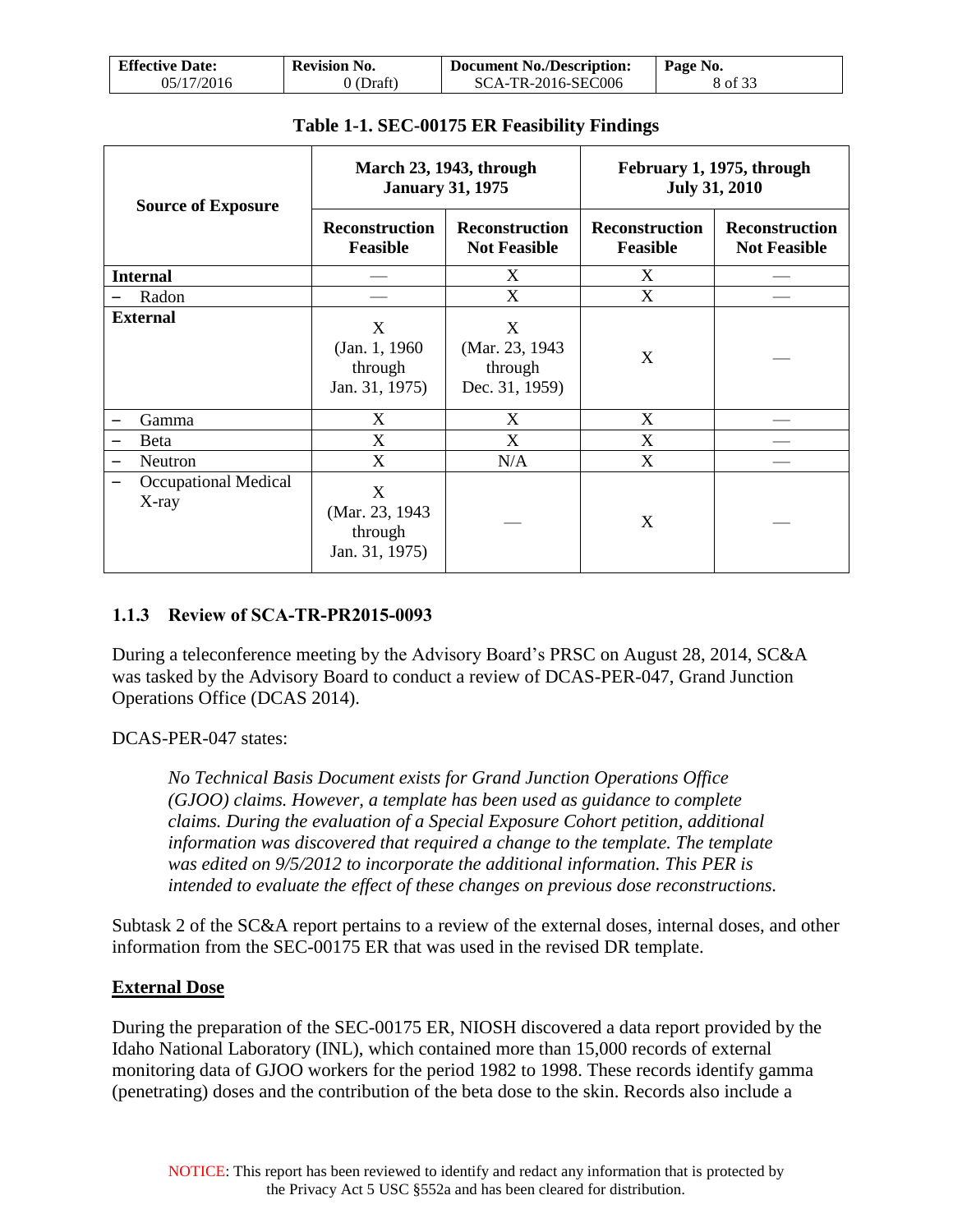| <b>Effective Date:</b> | <b>Revision No.</b> | <b>Document No./Description:</b> | Page No. |
|------------------------|---------------------|----------------------------------|----------|
| 05/17/2016             | Draft)              | <b>SCA-TR-2016-SEC006</b>        | 9 of 33  |

limited number of workers who were assessed for neutron exposures in the early years, but whose numbers increased in later years.

SC&A reviewed the dosimetry data and assumptions used to determine the external deep, shallow, and neutron doses to unmonitored workers at GJOO for the time period beginning in 1960 through the end of the SEC period. The SC&A (2015) report identified two findings regarding the external dose data. Both findings were resolved during the PRSC meeting on April 28, 2015.

#### **Occupational Medical Dose**

NIOSH determined it was feasible to bound the occupational medical dose to workers at GJOO for the entire SEC time period from March 1943 through July 2010. SC&A reviewed the revised DR template and raised an observation about the wording in the template of the guidance for the assignment of medical x-rays (SC&A 2015). This issue was discussed at the April 28, 2015, PRSC meeting and resolved.

#### **Air Monitoring**

SC&A reviewed the available air monitoring data and how they were used in the DR template. Air sampling was performed in the Sample Plant during July 1980 while ore samples were being prepared. The most concentrated sample contained 0.0046 milligrams per cubic meter  $(mg/m<sup>3</sup>)$ of uranium. This result is used by NIOSH to assess unmonitored intakes during sample preparation from 1975 to 1984.

In 1986, time-weighted exposures for the first quarter were calculated in terms of maximum permissible concentration (MPC)-hours for individuals performing grinding operations of uranium mill tailings in the sample preparation laboratory. The exposure in MPC-hours was documented for the highest-exposed individual. For the period 1985–2003, intake values were based on time-weighted MPC-hours exposure to the highest exposed individual. The assigned MPC-hours exposure was conservatively assumed to represent thorium-230 (Th-230).

In addition, NIOSH states that 569 air sample measurements were recovered for onsite decontamination and decommissioning (D&D) work, including both general area and breathing zone samples. These samples are to be used to assign doses to D&D workers and others if individual bioassay results are not available.

SC&A reviewed and verified the 1980 air sample result and the 1986 documented time-weighted MPC-hours exposure result. However, no reference was initially provided that identifies the source document for the 569 air samples. Although NIOSH later provided multiple references to SC&A, SC&A still has a concern about implementation; that is, how the dose reconstructor will use the air sample information in lieu of bioassay results. This issue, identified as Finding 3 in SC&A 2015, was discussed at the April 28, 2015, PRSC meeting and remains open.

#### **Radon**

SC&A reviewed the radon concentrations/exposures cited in the DR template and found that the template does not identify these studies in its Reference List. Upon request, NIOSH then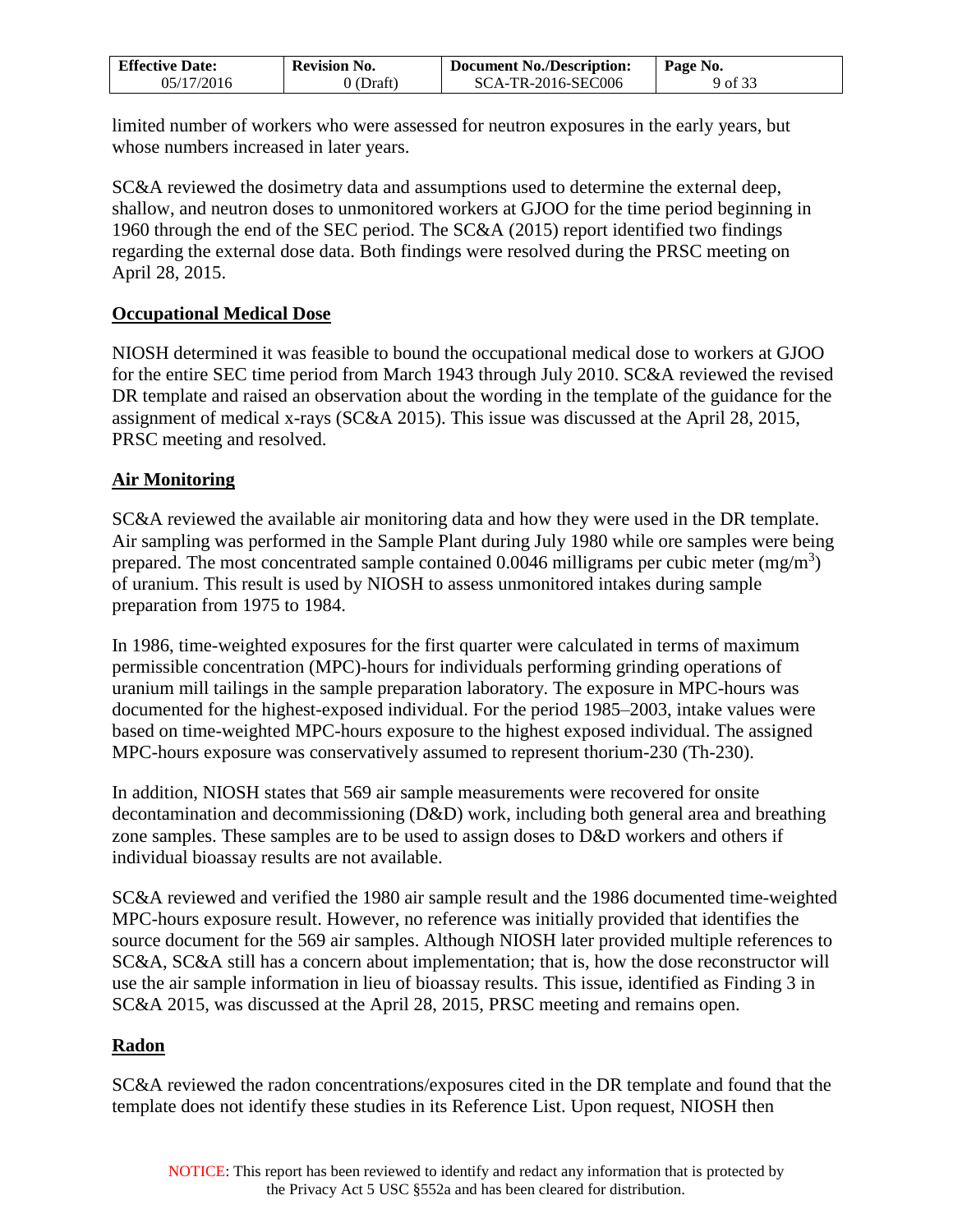| <b>Effective Date:</b> | <b>Revision No.</b> | Document No./Description: | Page No. |
|------------------------|---------------------|---------------------------|----------|
| 05/17/2016             | 0 (Draft)           | SCA-TR-2016-SEC006        | 10 of 33 |

provided additional information in support of the radon data. SC&A reviewed the additional information and concurs with radon exposure estimates cited in the revised GJOO DR template.

#### **Internal Doses for Unmonitored Workers**

The internal dose assessments are divided into two areas: sample preparation and D&D. Sample preparation is further divided into two time periods; 1975–1984 and 1985–2003.

Sample preparation internal exposures from 1975 to 1984 are based on the 1980 air sample result of 0.0046 mg/m<sup>3</sup> of uranium. The internal exposures from 1985 to 2003 are based on the 1986 documented time-weighted MPC-hours exposure result. SC&A was able to verify the internal exposure calculations from 1985 to 2003. However, during their derivation of intake rates for radium-226 (Ra-226) and Th-230, SC&A determined that NIOSH failed to employ activity fractions cited in the DR template. Identified as Finding 4 in SC&A 2015, this issue was discussed at the April 28, 2015, PRSC meeting and is in abeyance.

Unmonitored exposures from D&D activities that occurred from 1989 to 2006 are based on the previously described 569 air sample measurements that NIOSH recovered for onsite D&D. This issue is related to Finding 3 and, as such, SC&A was unable to verify the internal exposure calculations for this time period.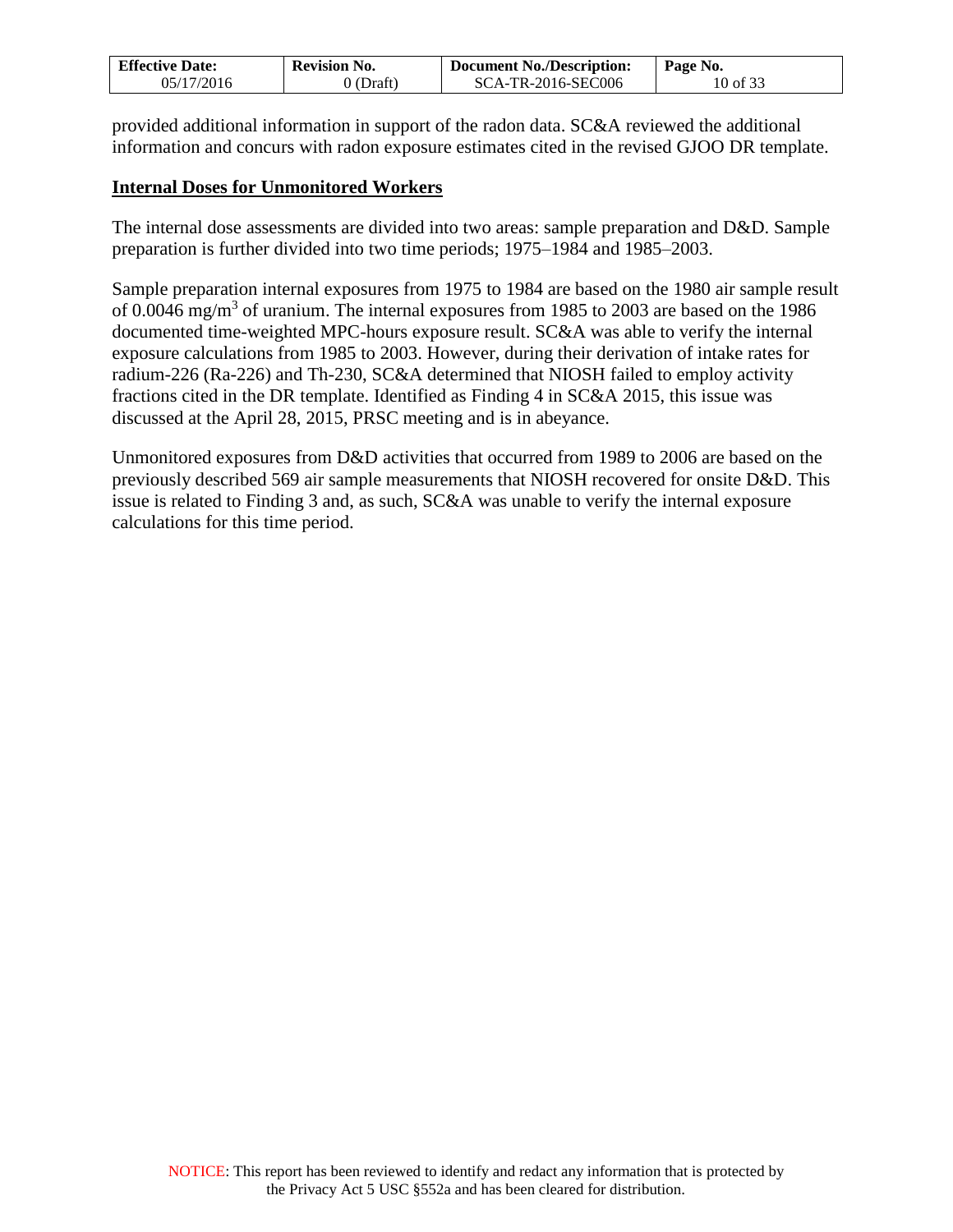| <b>Effective Date:</b> | <b>Revision No.</b> | <b>Document No./Description:</b> | Page No. |
|------------------------|---------------------|----------------------------------|----------|
| 05/17/2016             | 0 (Draft)           | SCA-TR-2016-SEC006               | 1 of 33  |

## <span id="page-10-0"></span>**2.0 SUMMARY OF ISSUES RAISED IN SEC PETITON-00175 ADDENDUM**

NIOSH concluded in its initial SEC-00175 ER (NIOSH 2011) that internal dose reconstruction was likely feasible for the period from February 1, 1975, through July 31, 2010, and that external dose reconstruction was likely feasible for the period from January 1, 1960, through July 31, 2010. NIOSH also found it likely feasible to reconstruct occupational medical dose for the GJOO workers with sufficient accuracy from March 23, 1943, through July 31, 2010.

During its presentation of the initial SEC-00175 ER (NIOSH 2011) to the Advisory Board, NIOSH indicated that it had recently received additional data that were pertinent to the post-1975 period at Grand Junction, which had not yet been fully evaluated. At that time, NIOSH indicated that it would continue its evaluation of the post-1975 period and include its findings in a revision to the SEC-00175 ER, or in the issuance of an addendum.

NIOSH prepared an addendum to SEC-00175, dated March 12, 2015 (NIOSH 2015). The NIOSH dose reconstruction feasibility findings contained in that addendum are based on the following:

- Principal sources of internal radiation dose for members of the evaluated class included exposures to natural uranium and thorium and their decay products. The modes of exposure were inhalation and ingestion during the processing of ores or ore concentrates, or during the subsequent resuspension of these materials.
- In this current evaluation, NIOSH has determined that there are insufficient data available to bound intakes of uranium, thorium, and their associated long-lived progeny, for the period from February 1, 1975, through December 31, 1985. Although sampling operations had ended by February 1, 1975, and the large quantities of uranium concentrate (the major source of radon emissions) had been removed from the site, NIOSH has determined that smaller-scale operations involving crushing and grinding of uranium and thorium ores continued at least through 1988. Operations in the Sample Plant involving high-grade uranium and thorium ores, particularly the crushing and grinding operations, were a potential source of internal exposures. NIOSH has now concluded that there are insufficient internal dosimetry data or air monitoring data available to estimate uranium or thorium intakes prior to 1986. Beginning in the first quarter of 1986, air monitoring data are available that are sufficient to bound intakes of uranium and thorium until the site internal dosimetry program was fully implemented by 1991.
- Based on the lack of internal dose monitoring data or air monitoring data for GJOO workers during the period from February 1, 1975, through December 31, 1985, NIOSH has determined that sufficiently accurate internal dose reconstruction is not feasible. However, NIOSH has identified sufficient information and data to support bounding internal dose estimates for the period from January 1, 1986, through July 31, 2010, using available air monitoring and bioassay data.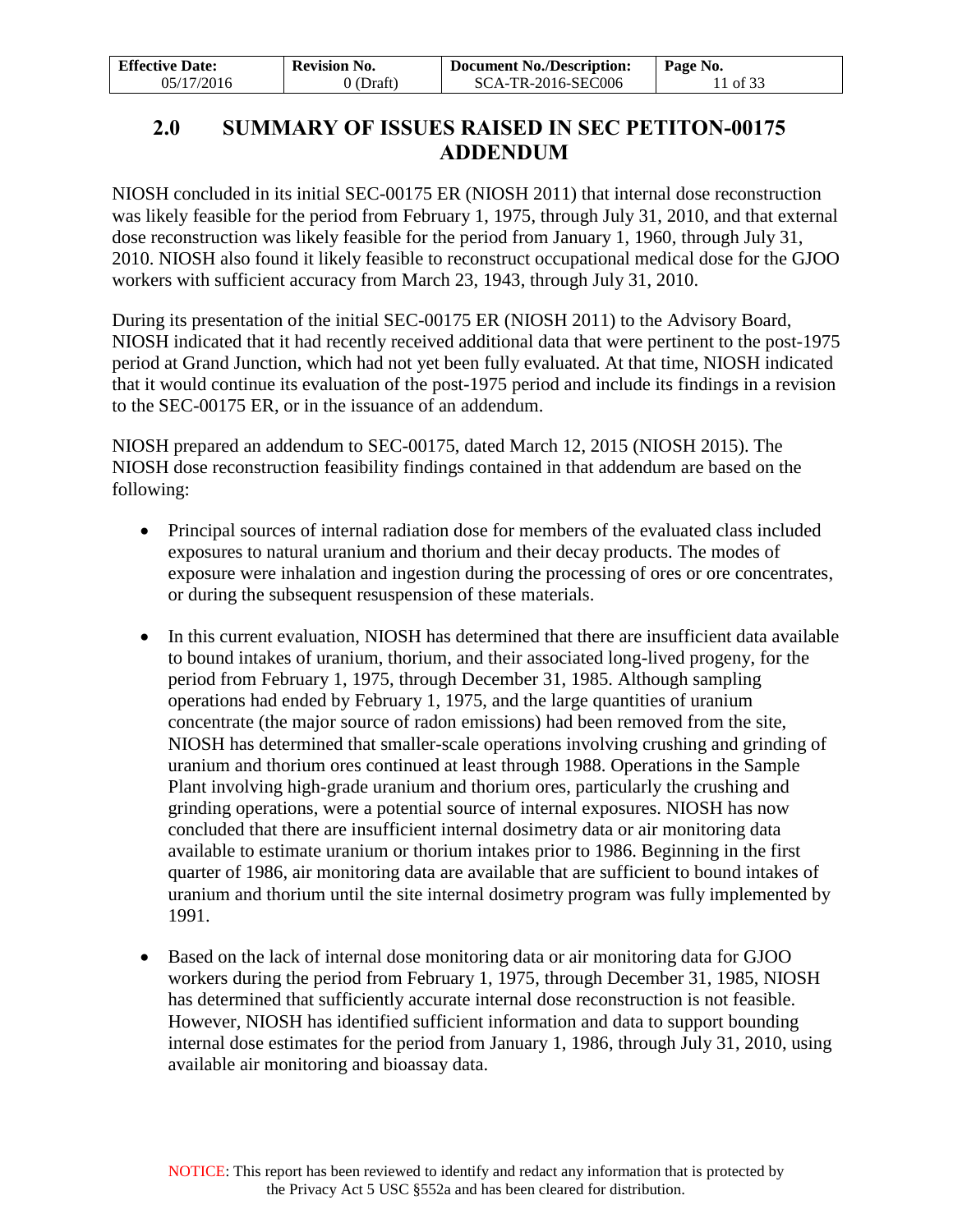| <b>Effective Date:</b> | <b>Revision No.</b> | <b>Document No./Description:</b> | Page No. |
|------------------------|---------------------|----------------------------------|----------|
| 05/17/2016             | $0$ (Draft)         | SCA-TR-2016-SEC006               | 2 of 33  |

- NIOSH finds that it is likely feasible to reconstruct dose from radon for the GJOO workers with sufficient accuracy from February 1, 1975, through July 31, 2010.
- NIOSH finds that it is likely feasible to reconstruct occupational medical dose for the GJOO workers with sufficient accuracy from February 1, 1975, through July 31, 2010.
- NIOSH finds that it is likely feasible to reconstruct external dose for the GJOO workers with sufficient accuracy from February 1, 1975, through July 31, 2010.

Table 2-1 summarizes the results of the SEC-00175 ER addendum (NIOSH 2015) feasibility findings.

<span id="page-11-2"></span>

| <b>Source of Exposure</b>                                              | February 1, 1975, through<br><b>December 31, 1985</b> |                                              | January 1, 1986, through<br><b>July 31, 2010</b> |                                              |
|------------------------------------------------------------------------|-------------------------------------------------------|----------------------------------------------|--------------------------------------------------|----------------------------------------------|
|                                                                        | <b>Reconstruction</b><br><b>Feasible</b>              | <b>Reconstruction</b><br><b>Not Feasible</b> | <b>Reconstruction</b><br><b>Feasible</b>         | <b>Reconstruction</b><br><b>Not Feasible</b> |
| <b>Internal</b>                                                        |                                                       | X                                            | X                                                |                                              |
| Radon                                                                  | X                                                     |                                              | X                                                |                                              |
| Thorium and<br>Uranium (and their<br>associated long-lived<br>progeny) |                                                       | X                                            | X                                                |                                              |
| <b>External</b>                                                        | X                                                     |                                              | X                                                |                                              |
| Gamma                                                                  | X                                                     |                                              | X                                                |                                              |
| <b>B</b> eta                                                           | X                                                     |                                              | X                                                |                                              |
| Neutron                                                                | X                                                     |                                              | X                                                |                                              |
| Occupational<br>Medical X-ray                                          | X                                                     |                                              | X                                                |                                              |

**Table 2-1. Addendum to SEC-00175 ER Feasibility Findings** 

#### <span id="page-11-0"></span>**2.1 REVIEW OF EXTERNAL DOSIMETRY DATA**

#### <span id="page-11-1"></span>**2.1.1 External Dosimetry**

Exposure records are maintained at the Grand Junction office and in a database maintained by INL. Since the issuance of the initial SEC-00175 ER (NIOSH 2011), a data report was provided by INL that includes personnel believed to be associated with Grand Junction through the use of INL location codes. The dosimetry report has data between the years 1982 and 1998 and contains over 15,000 records, each with a gamma and beta result and occasional neutron results.

NIOSH has determined it is feasible to reconstruct external dose for the GJOO workers with sufficient accuracy from February 1, 1975, through July 31, 2010. This is the same as NIOSH's feasibility determination described in the original SEC-00175 ER (NIOSH 2011) as shown in Table 1-1.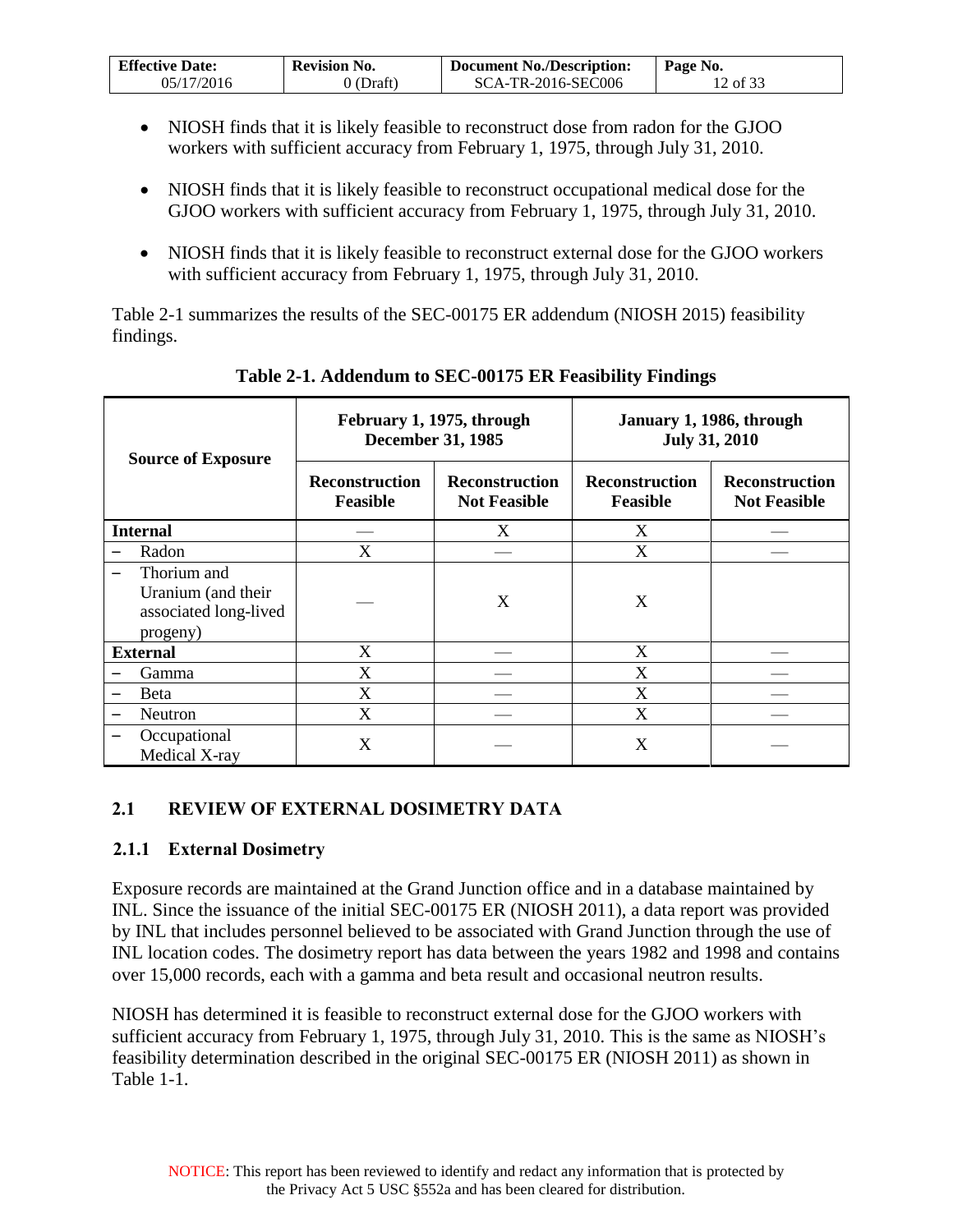| <b>Effective Date:</b> | <b>Revision No.</b> | <b>Document No./Description:</b> | Page No. |
|------------------------|---------------------|----------------------------------|----------|
| 05/17/2016             | $0$ (Draft)         | SCA-TR-2016-SEC006               | 13 of 33 |

SC&A reviewed the unmonitored external dose assessment in SCA-TR-PR2015-0093 (SC&A 2015) and concurs with NIOSH's feasibility determination.

### <span id="page-12-0"></span>**2.1.2 Occupational Medical Dose**

NIOSH finds that it is likely feasible to reconstruct occupational medical dose for the GJOO workers with sufficient accuracy from February 1, 1975, through July 31, 2010. This also is the same as NIOSH's feasibility determination described in the original SEC-00175 ER (NIOSH 2011) as shown in Table 1-1.

SC&A reviewed the occupational medical dose assessment in SCA-TR-PR2015-0093 (SC&A 2015) and concurs with NIOSH's feasibility determination.

### <span id="page-12-1"></span>**2.2 REVIEW OF INTERNAL DOSIMETRY DATA**

#### <span id="page-12-2"></span>**2.2.1 Radon**

NIOSH finds that it is likely feasible to reconstruct dose from radon with sufficient accuracy from February 1, 1975, through July 31, 2010. This is the same as NIOSH's feasibility determination described in the original SEC-00175 ER (NIOSH 2011) as shown in Table 1-1. SC&A reviewed the unmonitored radon dose assessment in SCA-TR-PR2015-0093 (SC&A 2015) and concurs with NIOSH's feasibility determination.

### <span id="page-12-3"></span>**2.2.2 Air Monitoring Data**

Table 2-2 shows the air monitoring data captured by NIOSH (2011). As noted in SCA-TR-PR2015-0093 (SC&A 2015), prior to 1989, air samples generally lacked information about location. Between 1945 and 1961, the results were generally particulate samples counted for gross alpha, which was then interpreted as uranium. For the 1960s, only radon or radon daughter results are available. In 1986, time-weighted exposures for the first quarter were calculated in terms of MPC-hours for individuals performing grinding operations of uranium mill tailings in the sample preparation laboratory. Beginning in 1989, there are numerous air sample measurements for onsite D&D work, including both general area (GA) and breathing zone (BZ) samples.

<span id="page-12-4"></span>

| Year | Approx.<br>No. of<br><b>Results</b> | Area/Company/Organization | <b>SRDB Ref</b><br><b>IDs</b> | <b>Notes</b>                                                                                     |
|------|-------------------------------------|---------------------------|-------------------------------|--------------------------------------------------------------------------------------------------|
| 1945 | 3                                   | GJ Mill (Refinery)        | 16855                         | All results below 25 $\mu$ g/m <sup>3</sup> ; collected in Jun                                   |
| 1945 | 3                                   | GJ Warehouse Area         | 16855                         | 2 results above 25 $\mu$ g/m <sup>3</sup>                                                        |
| 1945 | $\mathcal{D}_{\mathcal{L}}$         | Sampling Lab              | 16855                         | All results below 25 $\mu$ g/m <sup>3</sup>                                                      |
| 1953 | 10                                  | American Cyanamid         | 6650                          | Samples taken in May, Jul, and Aug. 3<br>samples in May are in terms of alpha<br>counts/ $m^3$ . |
| 1954 |                                     | American Cyanamid         | 6650                          | Sample from Jun                                                                                  |
| 1956 | 64                                  | Lucius Pitkin             | 3307, 3397                    | Results appear to be GA; Jun and Sep; some<br>are BZ samples                                     |

**Table 2-2. GJOO Air Monitoring Data**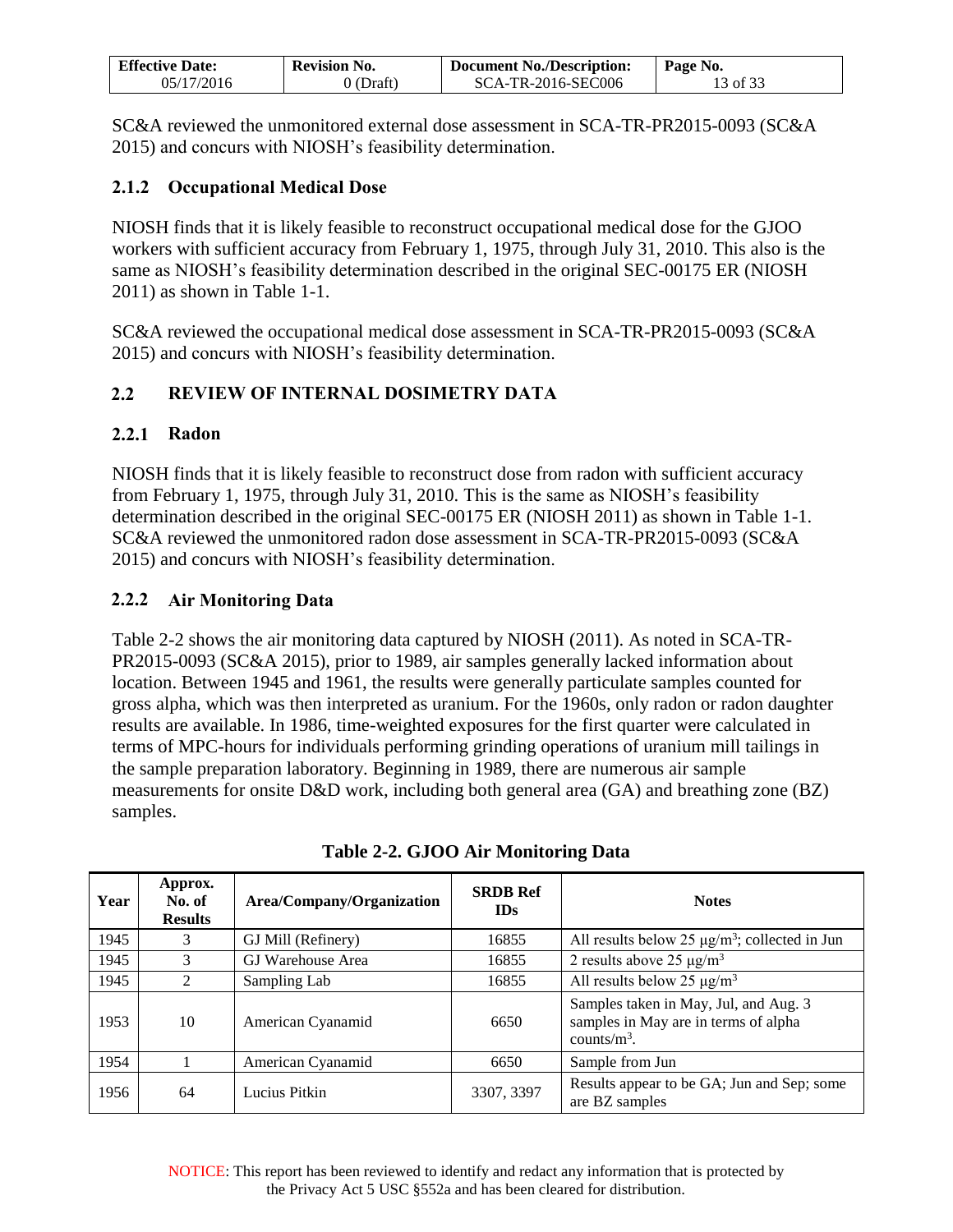| <b>Effective Date:</b> | <b>Revision No.</b> | <b>Document No./Description:</b> | Page No. |
|------------------------|---------------------|----------------------------------|----------|
| 05/17/2016             | 0 (Draft)           | SCA-TR-2016-SEC006               | 14 of 33 |

| Year | Approx.<br>No. of<br><b>Results</b> | Area/Company/Organization                    | <b>SRDB Ref</b><br><b>IDs</b> | <b>Notes</b>                                                                                                                                                                                                                                                                                                                                                                                                                                        |
|------|-------------------------------------|----------------------------------------------|-------------------------------|-----------------------------------------------------------------------------------------------------------------------------------------------------------------------------------------------------------------------------------------------------------------------------------------------------------------------------------------------------------------------------------------------------------------------------------------------------|
| 1956 | 6                                   | Lucius Pitkin                                | 3307, 3397                    | Results appear to be Ra; Ra analysis on some<br>GA samples                                                                                                                                                                                                                                                                                                                                                                                          |
| 1956 | 3                                   | Lucius Pitkin                                | 3337                          | Report in July of "high" air samples in auger<br>sampling room; no concentrations given in<br>this report but probably are those used for<br>comparison with 1959 samples in 3343.                                                                                                                                                                                                                                                                  |
| 1956 | See Notes                           | Lucius Pitkin                                | 3393                          | Report not attached. Summarized as "In the<br>initial sampling room the air samples were<br>between 200 and 400 $d/p/m3$ . In the blender<br>room they were of the order of 2,000."<br>Probably included in 3307/3397.                                                                                                                                                                                                                              |
| 1956 | <b>See Notes</b>                    | National Lead                                | 3382                          | Report not attached. Summarized as "of the<br>79 employees who were studied, all but<br>[Redacted per Privacy Act] had exposures<br>which were less than 50 $d/m/m3$ . Only<br>[Redacted per Privacy Act] of the remaining<br>[Redacted per Privacy Act] had a really<br>significant exposure. [Redacted per Privacy<br>Act] was exposed to uranium dust in a<br>concentration of approximately 250 mg/m <sup>3</sup><br>$(350 \text{ d/m/m}^3)$ ." |
| 1956 | 79                                  | National Lead                                | 10241                         | Samples from Jul and Sep                                                                                                                                                                                                                                                                                                                                                                                                                            |
| 1957 | 25                                  | National Lead                                | 10241                         | Samples from Apr and Sep                                                                                                                                                                                                                                                                                                                                                                                                                            |
| 1959 | 14                                  | Lucius Pitkin                                | 3307, 3397                    | Results appear to be GA; Nov                                                                                                                                                                                                                                                                                                                                                                                                                        |
| 1959 | 3                                   | Lucius Pitkin                                | 3343                          | 22 samples taken in Aug by Grand Junction.<br>Only three results were reported by NYOO in<br>terms of concentrations                                                                                                                                                                                                                                                                                                                                |
| 1959 | 22                                  | Sampling Plant, Lucius Pitkin                | 11452                         | Samples from Aug                                                                                                                                                                                                                                                                                                                                                                                                                                    |
| 1960 | 28                                  | Falling Stream Pilot Plant,<br>Lucius Pitkin | 3307, 3397                    | Results appear to be GA; Jun and Jul                                                                                                                                                                                                                                                                                                                                                                                                                |
| 1960 | 41                                  | Grand Junction (general)                     | 11452                         | Samples from Jun and Jul - Outside areas<br>(environmental-type)                                                                                                                                                                                                                                                                                                                                                                                    |
| 1961 | 12                                  | Grand Junction (general)                     | 11452                         | Samples from Nov - Outside areas<br>(environmental-type)                                                                                                                                                                                                                                                                                                                                                                                            |
| 1961 | 80                                  | Sampling Plant, Lucius-Pitkin                | 3307, 3397                    | Results appear to be GA; Jun (most) and Sep                                                                                                                                                                                                                                                                                                                                                                                                         |
| 1967 | $\sqrt{5}$                          | <b>Grand Junction AEC</b><br>Compound        | 17031                         | Rn-222 levels in pCi/l; Jul, Sep, Oct, and<br>Nov; included in 17034                                                                                                                                                                                                                                                                                                                                                                                |
| 1967 | $\tau$                              | <b>Grand Junction AEC</b><br>Compound        | 17034                         | Rn-222 levels in pCi/l; Jul, Sep, Oct, Nov,<br>and Dec                                                                                                                                                                                                                                                                                                                                                                                              |
| 1967 | 16                                  | Grand Junction (general)                     | 82790                         | Radon levels in GJ area 1967-1968; 16<br>measurements are for one station in or near<br>the AEC compound.                                                                                                                                                                                                                                                                                                                                           |
| 1968 | 9                                   | Grand Junction (general)                     | 17034                         | Rn-222 levels in pCi/l; Jan, Feb, Mar, Apr,<br>Jun, and Aug                                                                                                                                                                                                                                                                                                                                                                                         |
| 1986 | See Notes                           | Grand Junction (general)                     | 90851                         | Annual Environmental Report with<br>particulate monitoring results for three<br>stations.                                                                                                                                                                                                                                                                                                                                                           |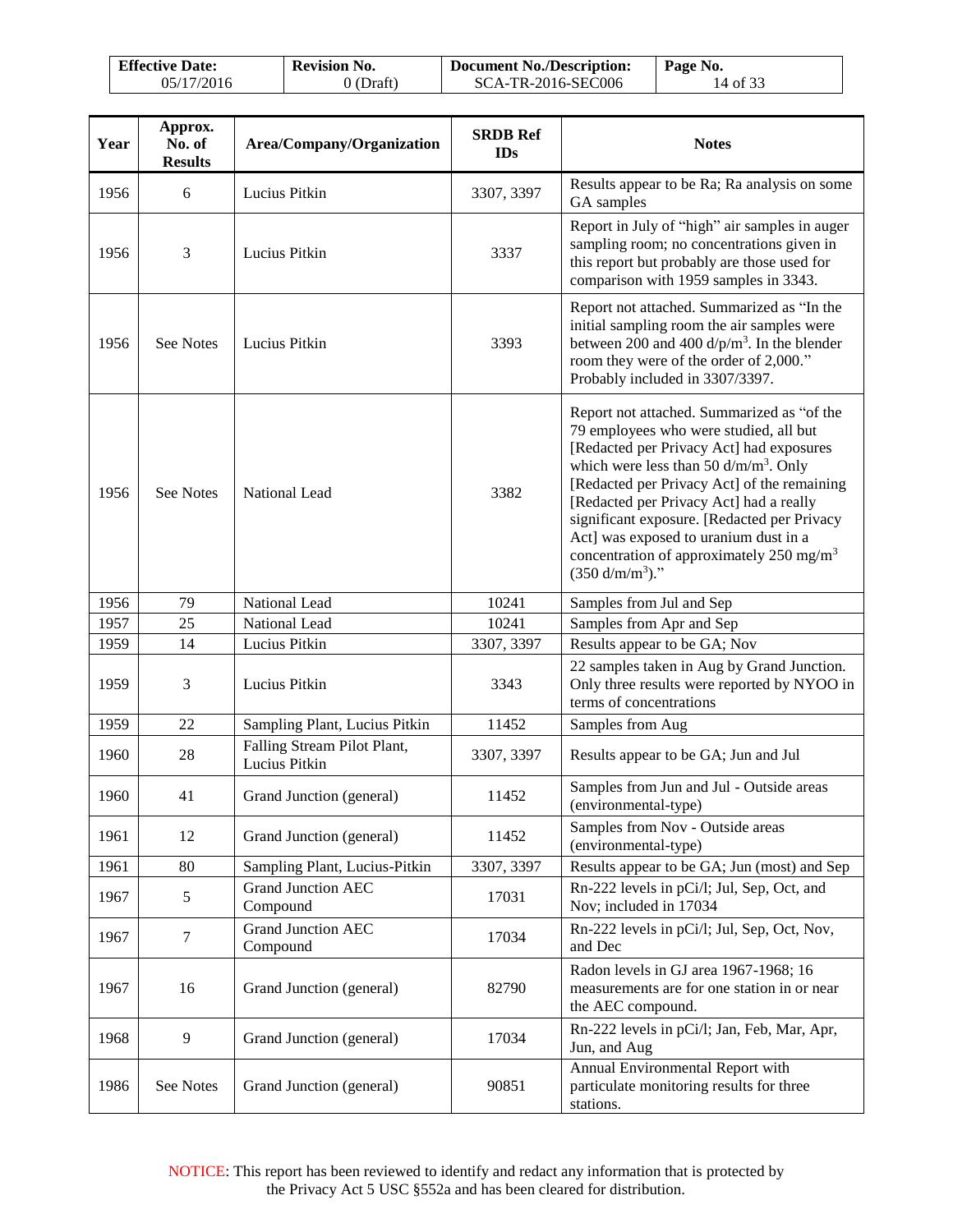| <b>Effective Date:</b> | <b>Revision No.</b> | <b>Document No./Description:</b> | Page No. |
|------------------------|---------------------|----------------------------------|----------|
| 05/17/2016             | 0 (Draft)           | SCA-TR-2016-SEC006               | 15 of 33 |

| Year | Approx.<br>No. of<br><b>Results</b> | Area/Company/Organization | <b>SRDB Ref</b><br><b>IDs</b>                                                                                                | <b>Notes</b>                                                                                                                                                                   |
|------|-------------------------------------|---------------------------|------------------------------------------------------------------------------------------------------------------------------|--------------------------------------------------------------------------------------------------------------------------------------------------------------------------------|
| 1986 | See Notes                           | Grand Junction (general)  | 29855                                                                                                                        | Statement that there are "no significant<br>radionuclide emissions from GJPO facilities<br>including the laboratories, sample<br>preparation facility, and the radon chamber." |
| 1986 | 300                                 | Grand Junction (in doors) | 6640                                                                                                                         | 100 radon-daughter-concentration (RDC)<br>measurements in each of Bldgs. 33, 34, and<br>35. RDCs averaged 0.0051, 0.177 and, 0.0069<br>WL, respectively with 0 percent thoron. |
| 1986 | 3                                   | Grand Junction (in doors) | 98100                                                                                                                        | MPC-time weighted exposure for first<br>quarter 1986. Measurements taken in sample<br>prep lab during time of grinding of uranium<br>mill tailings.                            |
| 1987 | See Notes                           | Grand Junction (general)  | 90847                                                                                                                        | Annual Environmental Report with<br>particulate monitoring results for three<br>stations (total U, Th-230, Ra-226); radon<br>monitoring results for three stations.            |
| 1988 | See Notes                           | Grand Junction (general)  | 90846                                                                                                                        | Annual Environmental Report with<br>particulate monitoring results for three<br>stations (total U, Th-230, Ra-226); radon<br>monitoring results for three stations.            |
| 1989 | See Notes                           | Grand Junction (general)  | 90856                                                                                                                        | Annual Environmental Report with<br>particulate monitoring results for four<br>stations (total U, Th-230, Ra-226); radon<br>monitoring results for three stations.             |
| 1989 | 569                                 | Grand Junction (general)  | 89872, 89909,<br>89926, 89931,<br>89938, 89979,<br>89991, 90015,<br>90087, 90105,<br>90118, 90154,<br>90155, 90164,<br>93709 | Air sample measurements for on-site D&D<br>work, post-1988, including both general area<br>and breathing zone samples.                                                         |
| 1990 | See Notes                           | Grand Junction (general)  | 90845                                                                                                                        | Annual Environmental Report with<br>particulate monitoring results for four<br>stations (total U, Th-230, Ra-226); radon<br>monitoring results for three stations.             |
| 1990 | 1                                   | Grand Junction (general)  | 37700                                                                                                                        | Annual atmospheric release of radioactive<br>material                                                                                                                          |
| 1990 | 16                                  | Grand Junction (in doors) | 100231                                                                                                                       | Technical basis document for internal<br>dosimetry. Includes isotopic air concentration<br>measurements for Bldg. 7A Sample Prep<br>Laboratory.                                |
| 1991 | See Notes                           | Grand Junction (general)  | 90853                                                                                                                        | Annual Environmental Report with<br>particulate monitoring results for four<br>stations (total U, Th-230, Ra-226); radon<br>monitoring results for eight stations.             |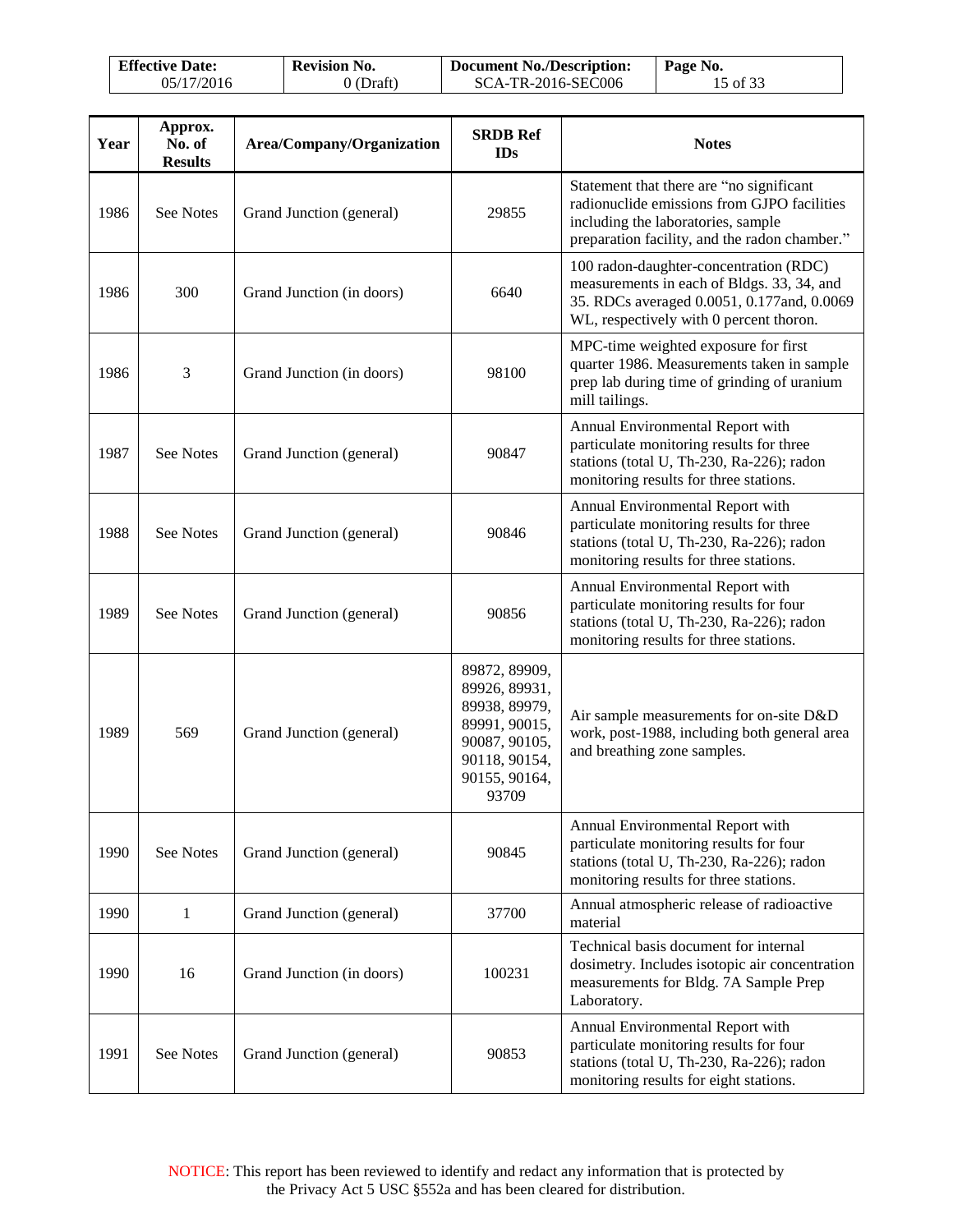| <b>Effective Date:</b> | <b>Revision No.</b> | <b>Document No./Description:</b> | Page No. |
|------------------------|---------------------|----------------------------------|----------|
| 05/17/2016             | 0 (Draft)           | SCA-TR-2016-SEC006               | 16 of 33 |

| Year | Approx.<br>No. of<br><b>Results</b> | Area/Company/Organization | <b>SRDB Ref</b><br><b>IDs</b> | <b>Notes</b>                                                                                                                                                        |
|------|-------------------------------------|---------------------------|-------------------------------|---------------------------------------------------------------------------------------------------------------------------------------------------------------------|
| 1991 | 1                                   | Grand Junction (general)  | 37700                         | Annual atmospheric release of radioactive<br>material                                                                                                               |
| 1991 | 30                                  | Grand Junction (in doors) | 13191                         | Results of the DOE indoor radon study; 19<br>occupied buildings measured.                                                                                           |
| 1992 | See Notes                           | Grand Junction (general)  | 90860                         | Annual Environmental Report with<br>particulate monitoring results for three<br>stations (total U, Th-230, Ra-226); radon<br>monitoring results for seven stations. |
| 1992 | $\mathbf{1}$                        | Grand Junction (general)  | 37700                         | Annual atmospheric release of radioactive<br>material                                                                                                               |
| 1993 | <b>See Notes</b>                    | Grand Junction (general)  | 90857                         | Annual Environmental Report with<br>particulate monitoring results for three<br>stations (total U, Th-230, Ra-226); radon<br>monitoring results for seven stations. |
| 1993 | 1                                   | Grand Junction (general)  | 37700                         | Annual atmospheric release of radioactive<br>material                                                                                                               |
| 1994 | 1                                   | Grand Junction (general)  | 37700                         | Annual atmospheric release of radioactive<br>material                                                                                                               |
| 1996 | 1                                   | Grand Junction (general)  | 76642                         | Annual atmospheric release of radioactive<br>material                                                                                                               |
| 1998 | 1                                   | Grand Junction (general)  | 44873                         | Annual atmospheric release of radioactive<br>material                                                                                                               |
| 1999 | 1                                   | Grand Junction (general)  | 44873                         | Annual atmospheric release of radioactive<br>material                                                                                                               |
| 2000 | 1                                   | Grand Junction (general)  | 44873                         | Annual atmospheric release of radioactive<br>material                                                                                                               |
| 2001 | 1                                   | Grand Junction (general)  | 44873                         | Annual atmospheric release of radioactive<br>material                                                                                                               |

Source: NIOSH 2011.

After a review of the available air monitoring data, SC&A concludes that the lack of adequate air monitoring data prior to 1961 and the absence of air monitoring data from 1962 to 1985 support NIOSH's position that it is not feasible to reconstruct internal doses from February 1, 1975, through December 31, 1985.

#### <span id="page-15-0"></span>**2.2.3 Internal Dose to Unmonitored Workers**

According to the SEC ER addendum (NIOSH 2015), there is no comprehensive database of bioassay results for the Grand Junction site. Only a limited number of bioassay results are contained in documents captured by NIOSH for the period 1945 through 1999, as shown in Table 2-3. NIOSH also found that, while some workers do have bioassay measurements included in their records, there are not enough claimants with bioassay information available to indicate which workers were routinely included in a bioassay program.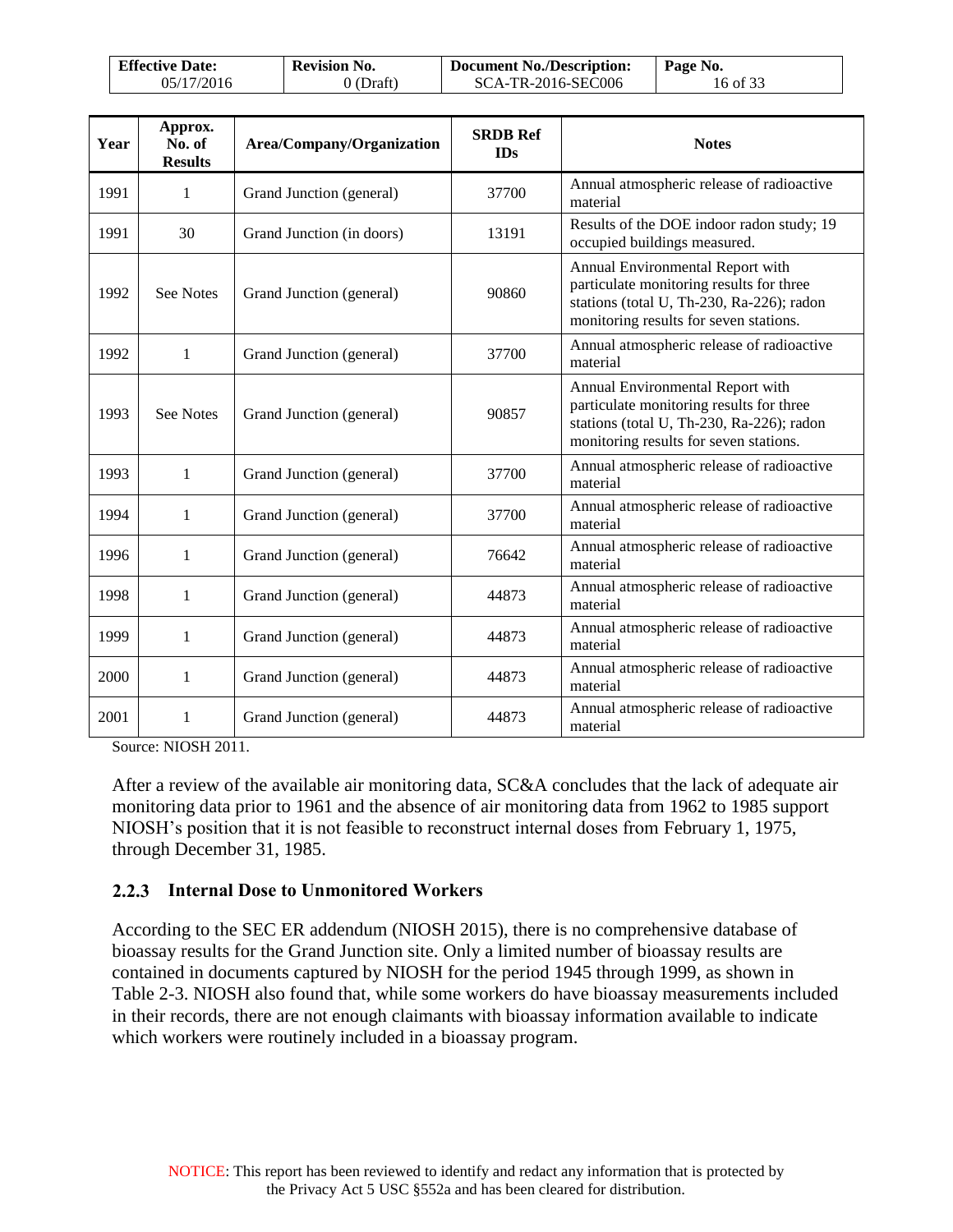| <b>Effective Date:</b> | <b>Revision No.</b> | <b>Document No./Description:</b> | Page No. |
|------------------------|---------------------|----------------------------------|----------|
| 05/17/2016             | 0 (Draft)           | SCA-TR-2016-SEC006               | 17 of 33 |

<span id="page-16-0"></span>

| Year | Approx.<br>No. of<br><b>Results</b> | Company/Organization     | <b>SRDB</b><br><b>Ref IDs</b> | <b>Notes</b>                                                              |
|------|-------------------------------------|--------------------------|-------------------------------|---------------------------------------------------------------------------|
| 1945 | 11                                  | GJ Mill (Refinery)       | 16855                         | U in urine, 1 set in Jun                                                  |
| 1949 | 7                                   | None shown               | 3306                          | U in urine, all from Dec.                                                 |
| 1953 | 11                                  | American Cyanamid        | 6645                          | U in urine, 2 sets - Jul and Dec                                          |
| 1953 | $\overline{4}$                      | American Cyanamid        | 11452                         | U in urine, 1 set in Dec                                                  |
| 1953 | 32                                  | <b>American Smelting</b> | 3319                          | U in urine, 3 sets Feb, May, and Sep                                      |
| 1953 | 22                                  | <b>American Smelting</b> | 11452                         | U in urine, 2 sets - Feb and May                                          |
| 1954 | 10                                  | American Cyanamid        | 6645                          | U in urine, 2 sets - Feb and Jul                                          |
| 1954 | 10                                  | American Cyanamid        | 11452                         | U in urine, 2 sets - Feb and Jul                                          |
| 1954 | 24                                  | <b>American Smelting</b> | 3319                          | U in urine, 2 sets - Jan and Nov                                          |
| 1954 | 13                                  | <b>American Smelting</b> | 11452                         | U in urine, 2 sets - Jan and May                                          |
| 1956 | 66                                  | Lucius Pitkin            | 3307,<br>3397                 | U in urine; 3 sets - May, Jun, and Oct                                    |
| 1956 | 1                                   | None shown               | 76923                         | U in urine; result reported Aug 0.009<br>mg/1                             |
| 1956 | 1                                   | None shown               | 76924                         | U in urine; result reported Jul 0.078<br>mg/1                             |
| 1956 | 47                                  | Lucius Pitkin            | 98104                         | Urinalysis Report, collected 5/24/11                                      |
| 1957 | 49                                  | Lucius Pitkin            | 3307,<br>3397                 | U in urine; 2 sets - May and Oct                                          |
| 1957 | 49                                  | Lucius Pitkin            | 98104                         | Urinalysis Report, collected 5/24/11                                      |
| 1958 | 25                                  | Lucius Pitkin            | 3307,<br>3397                 | U in urine, 1 set - Jun                                                   |
| 1958 | 29                                  | Lucius Pitkin            | 11451                         | U in urine, 1 set in Dec                                                  |
| 1958 | $\mathbf{1}$                        | None shown               | 76938                         | One "composite" U in urine sample,<br>0.016 mg/l from Feb                 |
| 1958 | 1                                   | None shown               | 76940                         | U in urine; one sample, 0.032 mg/l<br>from Jan                            |
| 1958 | 63                                  | Lucius Pitkin            | 98104                         | Urinalysis Report, collected 5/24/11                                      |
| 1959 | 31                                  | Lucius Pitkin            | 3307,<br>3397                 | U in urine, 1 set - Jun; plus 1 Aug<br>result                             |
| 1959 | 28                                  | Lucius Pitkin            | 11451                         | U in urine, 1 set in Dec                                                  |
| 1959 | 59                                  | Lucius Pitkin            | 98104                         | Urinalysis Report, collected 5/24/11                                      |
| 1960 | 49                                  | Lucius Pitkin            | 3307,<br>3397                 | U in urine, 2 sets - Jun and Dec                                          |
| 1960 | 49                                  | Lucius Pitkin            | 98104                         | Urinalysis Report, collected 5/24/11                                      |
| 1961 | 57                                  | Lucius Pitkin            | 3307,<br>3397                 | U in urine; 2 sets - Jun and Dec; plus 2<br>Jan results and 1 Mar result. |
| 1961 | 58                                  | Lucius Pitkin            | 98104                         | Urinalysis Report, collected 5/24/11                                      |
| 1962 | 26                                  | Lucius Pitkin            | 3307,<br>3397                 | U in urine, 1 set - Jun; plus 1 Jan result                                |
| 1962 | 49                                  | Lucius Pitkin            | 98104                         | Urinalysis Report, collected 5/24/11                                      |
| 1963 | 44                                  | Lucius Pitkin            | 98104                         | Urinalysis Report, collected 5/24/11                                      |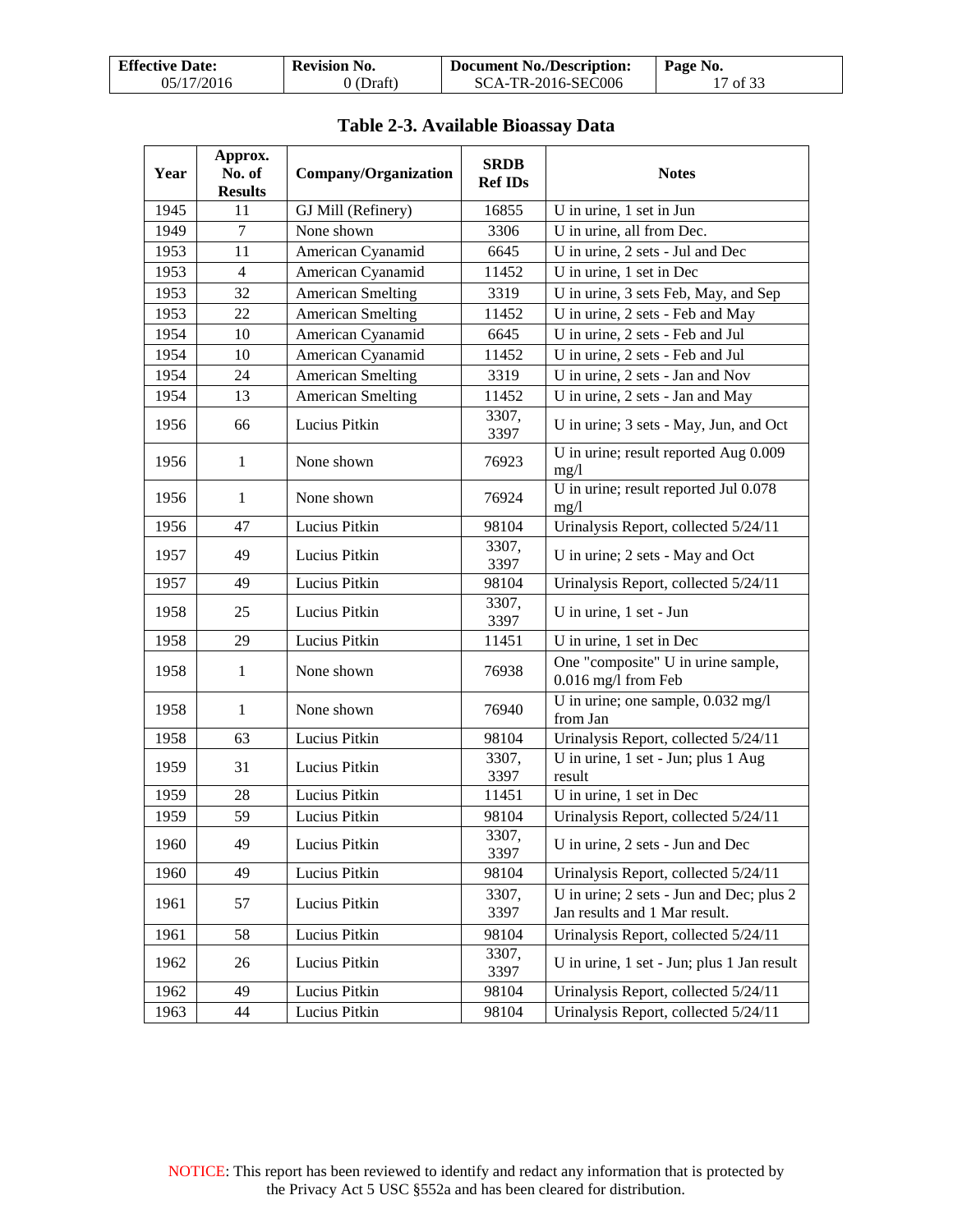| <b>Effective Date:</b> | <b>Revision No.</b> | <b>Document No./Description:</b> | Page No. |
|------------------------|---------------------|----------------------------------|----------|
| 05/17/2016             | 0 (Draft)           | SCA-TR-2016-SEC006               | 18 of 33 |

| Year          | Approx.<br>No. of<br><b>Results</b> | Company/Organization                      | <b>SRDB</b><br><b>Ref IDs</b> | <b>Notes</b>                                                                                                                                                                                                                                                                                                                                                                     |
|---------------|-------------------------------------|-------------------------------------------|-------------------------------|----------------------------------------------------------------------------------------------------------------------------------------------------------------------------------------------------------------------------------------------------------------------------------------------------------------------------------------------------------------------------------|
| 1964          | <b>See Notes</b>                    | Lucius Pitkin                             | 14442                         | Annual report for 1964. 8 employees<br>sampled in Jul and Dec. One additional<br>in Dec. Results were in the range from<br>$0.008$ to $0.021$ mg/l, below the<br>reference point (RP) of $0.05$ mg/l.                                                                                                                                                                            |
| 1964          | 10                                  | Lucius Pitkin                             | 98104                         | Urinalysis Report, collected 5/24/11                                                                                                                                                                                                                                                                                                                                             |
| 1965          | 47                                  | Lucius Pitkin                             | 98104                         | Urinalysis Report, collected 5/24/11                                                                                                                                                                                                                                                                                                                                             |
| 1966          | 64                                  | Lucius Pitkin                             | 98104                         | Urinalysis Report, collected 5/24/11                                                                                                                                                                                                                                                                                                                                             |
| 1967          | 71                                  | Lucius Pitkin                             | 98104                         | Urinalysis Report, collected 5/24/11                                                                                                                                                                                                                                                                                                                                             |
| 1968          | 70                                  | Lucius Pitkin                             | 98104                         | Urinalysis Report, collected 5/24/11                                                                                                                                                                                                                                                                                                                                             |
| 1969          | <b>See Notes</b>                    | Lucius Pitkin                             | 13800                         | Annual report for 1969. In Mar, 23<br>samples were collected. All were<br>below the reference point of 0.025<br>mg/l with 4 exceptions who were re-<br>sampled. In Oct, 17 samples were<br>collected and all were below the RP<br>with again 4 exceptions. Re-sampling<br>showed 3 of 4 were below. Two<br>employees are listed by name with<br>results of 0.054 and 0.077 mg/l. |
| 1969          | 55                                  | Lucius Pitkin                             | 98104                         | Urinalysis Report, collected 5/24/11                                                                                                                                                                                                                                                                                                                                             |
| 1970          | 27                                  | Lucius Pitkin                             | 98104                         | Urinalysis Report, collected 5/24/11                                                                                                                                                                                                                                                                                                                                             |
| 1971          | 30                                  | Lucius Pitkin                             | 98104                         | Urinalysis Report, collected 5/24/11                                                                                                                                                                                                                                                                                                                                             |
| 1972          | See Notes                           | Lucius Pitkin                             | 13802                         | Annual report for 1972. No. of samples<br>not given, but all were in the range of<br>0.001 to 0.008 mg/l.                                                                                                                                                                                                                                                                        |
| 1972          | 11                                  | Lucius Pitkin                             | 98104                         | Urinalysis Report, collected 5/24/11                                                                                                                                                                                                                                                                                                                                             |
| 1973          | See Notes                           | Lucius Pitkin                             | 13803                         | Annual report for 1973. No. of samples<br>not given, but all were in the range of<br>0.001 to 0.056 mg/l.                                                                                                                                                                                                                                                                        |
| 1973          | 52                                  | Lucius Pitkin                             | 98104                         | Urinalysis Report, collected 5/24/11                                                                                                                                                                                                                                                                                                                                             |
| 1974          | 14                                  | Lucius Pitkin                             | 98104                         | Urinalysis Report, collected 5/24/11                                                                                                                                                                                                                                                                                                                                             |
| 1984          | 1                                   | Bendix                                    | 97742                         | Exposure history for specific<br>individual, collected 5/23/11                                                                                                                                                                                                                                                                                                                   |
| 1984          | $\mathbf{1}$                        | Bendix                                    | 97813                         | Exposure history for specific<br>individual, collected 5/25/11                                                                                                                                                                                                                                                                                                                   |
| 1984-<br>1986 | 1589                                | Bendix                                    | 98107                         | Urinalysis Sampling Log, collected<br>5/24/11                                                                                                                                                                                                                                                                                                                                    |
| 1986          | 16                                  | <b>INEL</b>                               | 97808                         | Bioassay Report for Grand Junction,<br>collected 5/21/11                                                                                                                                                                                                                                                                                                                         |
| 1986          | 8                                   | <b>UNC Technical Services</b>             | 98096                         | Bioassay Report for Grand Junction,<br>collected 5/24/11                                                                                                                                                                                                                                                                                                                         |
| 1986          | 8                                   | <b>INEL</b>                               | 125901                        | Bioassay Report for Grand Junction,<br>collected 5/24/11                                                                                                                                                                                                                                                                                                                         |
| 1990          | $\overline{c}$                      | Lawrence Livermore<br>National Laboratory | 97808                         | Internal Dose Assessments for 1990,<br>collected 5/21/11                                                                                                                                                                                                                                                                                                                         |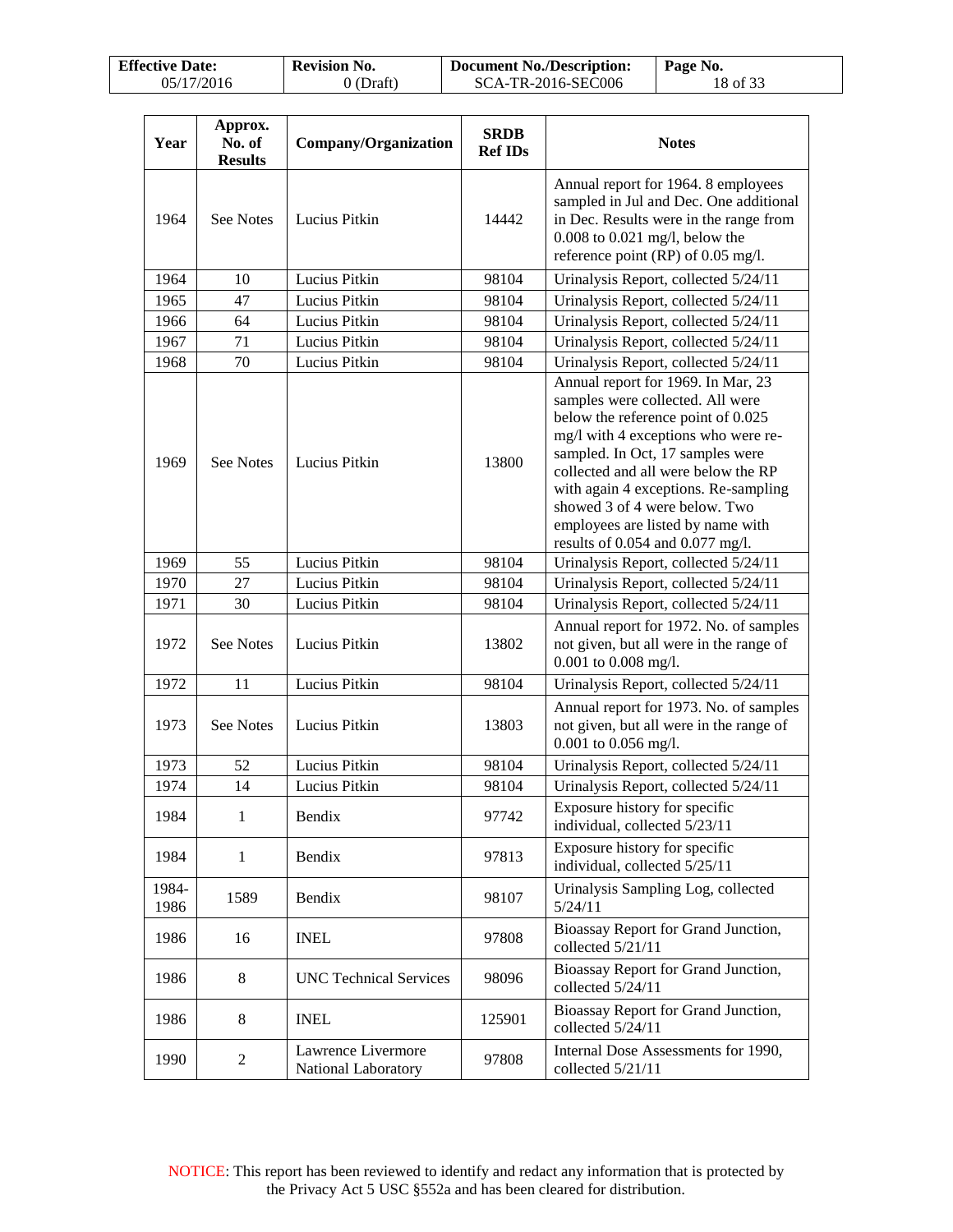| <b>Effective Date:</b> | <b>Revision No.</b> | <b>Document No./Description:</b> | Page No. |
|------------------------|---------------------|----------------------------------|----------|
| 05/17/2016             | $0$ (Draft)         | SCA-TR-2016-SEC006               | 19 of 33 |

| Year | Approx.<br>No. of<br><b>Results</b> | Company/Organization | <b>SRDB</b><br><b>Ref IDs</b> | <b>Notes</b>                                                        |
|------|-------------------------------------|----------------------|-------------------------------|---------------------------------------------------------------------|
| 1990 | 133                                 | Thermo Analytical    | 97828                         | Radiological Analysis Results for Ra<br>in urine, collected 5/24/11 |
| 1990 | 109                                 | GeoTech              | 97828                         | 1990 Bioassay Results, collected<br>5/24/11                         |
| 1991 | 8                                   | Thermo Analytical    | 97828                         | Radiological Analysis Results in urine,<br>collected 5/24/11        |
| 1991 | 20                                  | Thermo Analytical    | 97847                         | Radiological Analysis Results in urine,<br>collected 5/24/11        |
| 1991 | 20                                  | Thermo Analytical    | 97849                         | Radiological Analysis Results in urine,<br>collected 5/24/11        |
| 1991 | 6                                   | Thermo Analytical    | 97851                         | Radiological Analysis Results in urine,<br>collected 5/24/11        |
| 1991 | 43                                  | Thermo Analytical    | 97852                         | Radiological Analysis Results in urine,<br>collected 5/24/11        |
| 1991 | 30                                  | Thermo Analytical    | 97854                         | Radiological Analysis Results in urine,<br>collected 5/24/11        |
| 1991 | 30                                  | Thermo Analytical    | 97856                         | Radiological Analysis Results in urine,<br>collected 5/24/11        |
| 1991 | 5                                   | Thermo Analytical    | 97857                         | Radiological Analysis Results in urine,<br>collected 5/24/11        |
| 1991 | 8                                   | Thermo Analytical    | 97858                         | Radiological Analysis Results in urine,<br>collected 5/24/11        |
| 1991 | 1                                   | GeoTech              | 97637                         | Exposure history for specific<br>individual, collected 5/23/11      |
| 1991 | 1                                   | GeoTech              | 97679                         | Exposure history for specific<br>individual, collected 5/23/11      |
| 1991 | 22                                  | Thermo Analytical    | 97838                         | Radiological Analysis Results in urine,<br>collected 5/24/11        |
| 1991 | 18                                  | Thermo Analytical    | 97839                         | Radiological Analysis Results in urine,<br>collected 5/24/11        |
| 1991 | 11                                  | Thermo Analytical    | 97842                         | Radiological Analysis Results in urine,<br>collected 5/24/11        |
| 1991 | 5                                   | Thermo Analytical    | 97843                         | Radiological Analysis Results in urine,<br>collected 5/24/11        |
| 1991 | 13                                  | Thermo Analytical    | 97871                         | Radiological Analysis Results in urine,<br>collected 5/24/11        |
| 1991 | 20                                  | Thermo Analytical    | 97878                         | Radiological Analysis Results in urine,<br>collected 5/24/11        |
| 1991 | 24                                  | Thermo Analytical    | 97880                         | Radiological Analysis Results in urine,<br>collected 5/24/11        |
| 1991 | 20                                  | Thermo Analytical    | 97882                         | Radiological Analysis Results in urine,<br>collected 5/24/11        |
| 1991 | 65                                  | Thermo Analytical    | 97883                         | Radiological Analysis Results in urine,<br>collected 5/24/11        |
| 1991 | 20                                  | Thermo Analytical    | 97884                         | Radiological Analysis Results in urine,<br>collected 5/24/11        |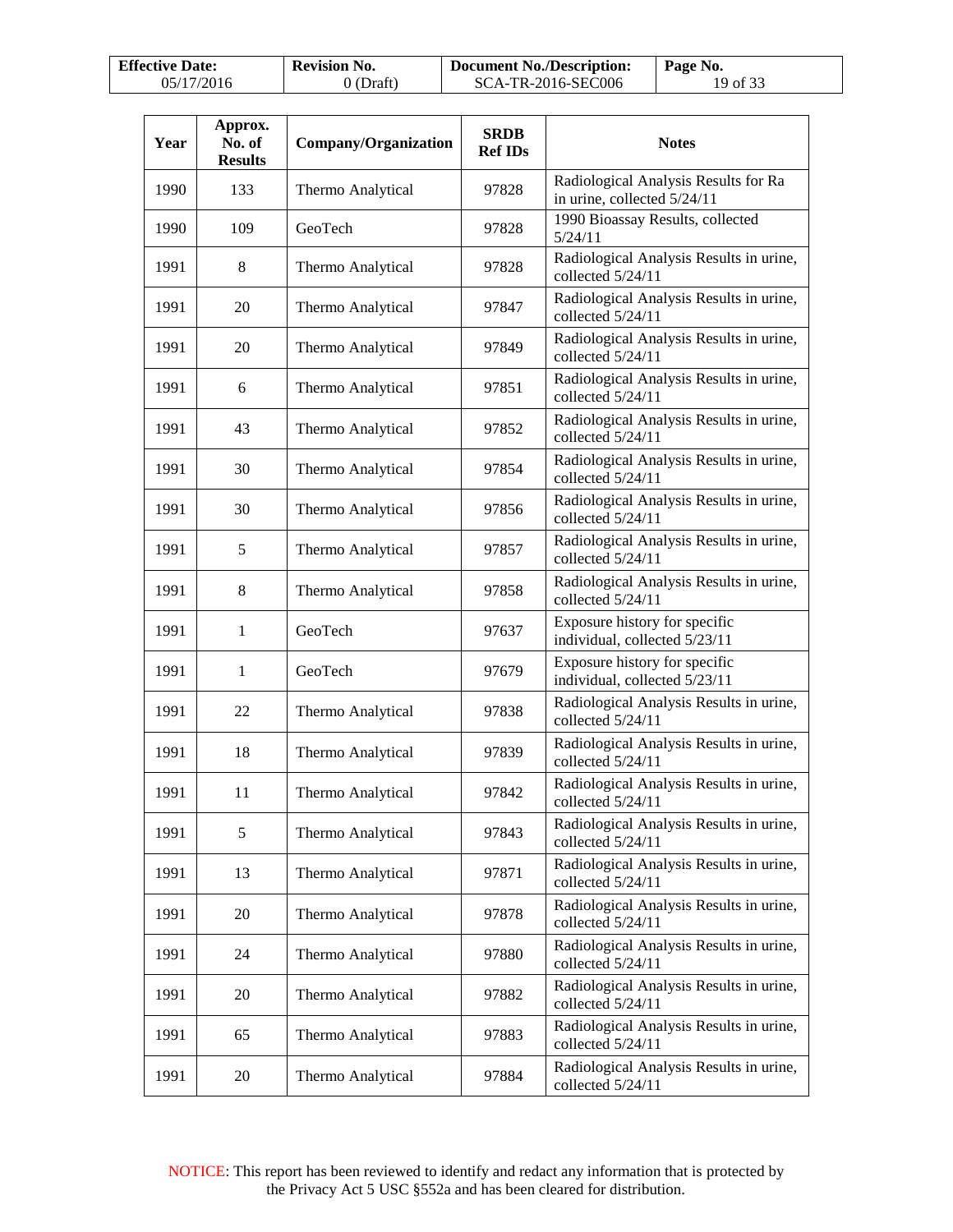| <b>Effective Date:</b> | <b>Revision No.</b> | <b>Document No./Description:</b> | Page No. |
|------------------------|---------------------|----------------------------------|----------|
| 05/17/2016             | $0$ (Draft)         | SCA-TR-2016-SEC006               | 20 of 33 |

| Year          | Approx.<br>No. of<br><b>Results</b> | Company/Organization        | <b>SRDB</b><br><b>Ref IDs</b> | <b>Notes</b>                                                                                                                                |
|---------------|-------------------------------------|-----------------------------|-------------------------------|---------------------------------------------------------------------------------------------------------------------------------------------|
| 1991          | 27                                  | Thermo Analytical           | 97885                         | Radiological Analysis Results in urine,<br>collected 5/24/11                                                                                |
| 1991          | 20                                  | Thermo Analytical           | 97886                         | Radiological Analysis Results in urine,<br>collected 5/24/11                                                                                |
| 1991          | 7                                   | Thermo Analytical           | 97887                         | Radiological Analysis Results in urine,<br>collected 5/24/11                                                                                |
| 1991          | 32                                  | Thermo Analytical           | 97888                         | Radiological Analysis Results in urine,<br>collected 5/24/11                                                                                |
| 1991          | 1                                   | Thermo Analytical           | 97889                         | Radiological Analysis Results in urine,<br>collected 5/24/11                                                                                |
| 1991          | 63                                  | Thermo Analytical           | 97890                         | Radiological Analysis Results in urine,<br>collected 5/24/11                                                                                |
| 1991          | 31                                  | Thermo Analytical           | 97891                         | Radiological Analysis Results in urine,<br>collected 5/24/11                                                                                |
| 1991          | 24                                  | Thermo Analytical           | 97892                         | Radiological Analysis Results in urine,<br>collected 5/24/11                                                                                |
| 1991          | 49                                  | Thermo Analytical           | 97893                         | Radiological Analysis Results in urine,<br>collected 5/24/11                                                                                |
| 1991          | 49                                  | Thermo Analytical           | 97894                         | Radiological Analysis Results in urine,<br>collected 5/24/11                                                                                |
| 1991          | 49                                  | Thermo Analytical           | 97895                         | Radiological Analysis Results in urine,<br>collected 5/24/11                                                                                |
| 1991          | 49                                  | Thermo Analytical           | 98090                         | Radiological Analysis Results in urine,<br>collected 5/24/11                                                                                |
| 1991-<br>1992 | 139                                 | GeoTech                     | 97763                         | Radon log in sheets, collected 5/24/11                                                                                                      |
| 1992          | 15                                  | <b>Chem-Nuclear Geotech</b> | 97762,<br>97809               | Internal Dose Assessments for 1992,<br>collected 5/21/11                                                                                    |
| 1992          | 7                                   | GeoTech                     | 97792                         | Memo about bioassay results and<br>recommended follow-up testing,<br>collected 5/23/11                                                      |
| 1992          | 28                                  | GeoTech                     | 97784                         | Evaluation of Uranium Oxide Spill,<br>collected 5/23/11                                                                                     |
| 1992          | 18                                  | Thermo Analytical           | 97841                         | Radiological Analysis Results in urine,<br>collected 5/24/11                                                                                |
| 1995          | 12                                  | <b>RUST</b> Geotech         | 97828                         | <b>Internal Radiation Dose Assessment</b><br>for Individuals Visiting, collected<br>5/24/11                                                 |
| 1995          | 7                                   | <b>RUST</b> Geotech         | 90511                         | 7 fecal samples sent to Teledyne<br>Brown Engineering Environmental<br>Services for alpha-spec analysis (U)                                 |
| 1995          | 10                                  | <b>RUST</b> Geotech         | 90512                         | 10 urine samples sent to Teledyne<br><b>Brown Engineering Environmental</b><br>Services for alpha-spec analysis (U,<br>Th-230, and Ra-226). |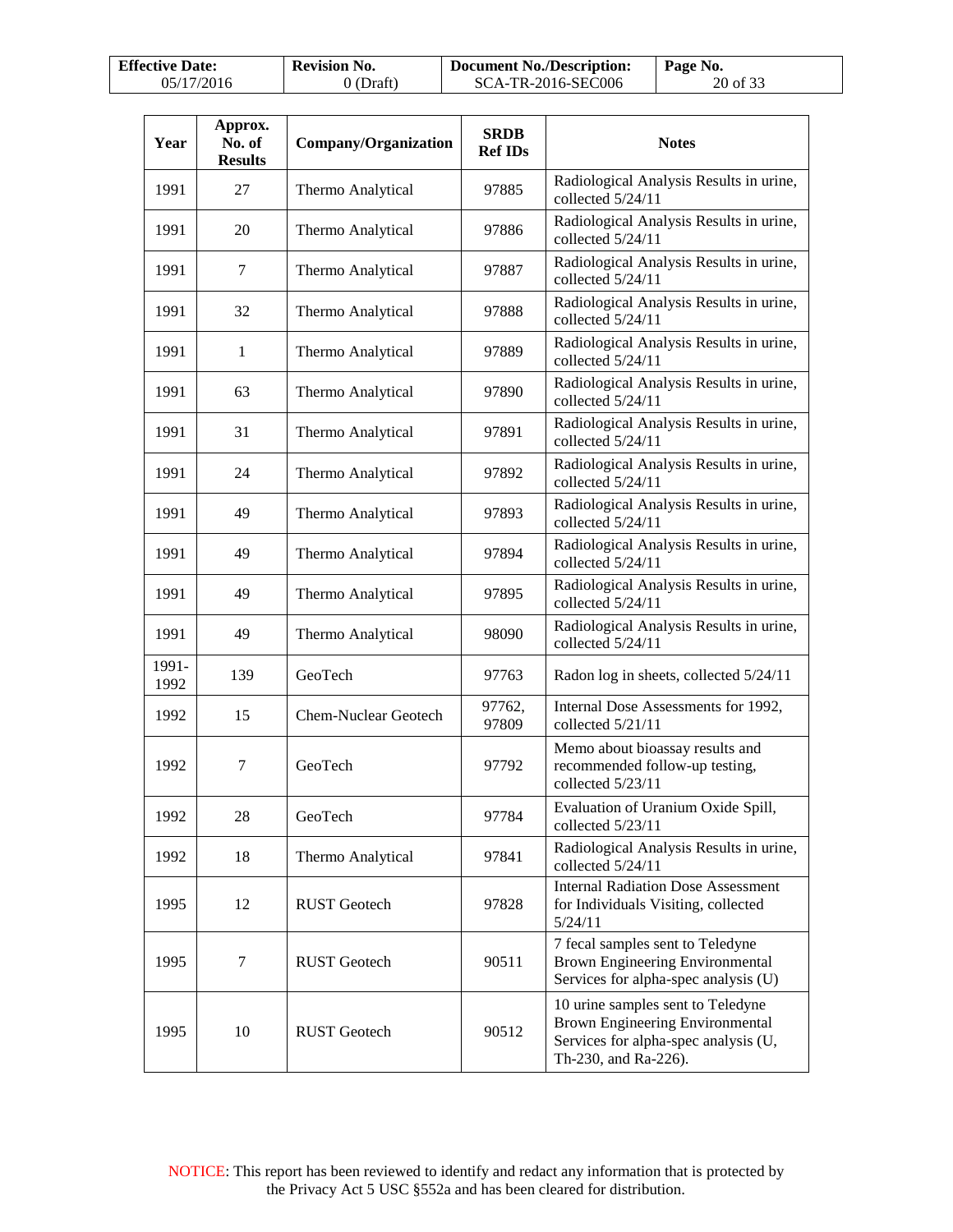| <b>Effective Date:</b> | <b>Revision No.</b> | <b>Document No./Description:</b> | Page No. |
|------------------------|---------------------|----------------------------------|----------|
| 05/17/2016             | 0 (Draft)           | SCA-TR-2016-SEC006               | 21 of 33 |

 $\lceil$ 

| Year | Approx.<br>No. of<br><b>Results</b> | Company/Organization | <b>SRDB</b><br><b>Ref IDs</b> | <b>Notes</b>                                                                                                                                                                                                                       |
|------|-------------------------------------|----------------------|-------------------------------|------------------------------------------------------------------------------------------------------------------------------------------------------------------------------------------------------------------------------------|
| 1995 | 18                                  | <b>RUST</b> Geotech  | 90513                         | 18 urine samples sent to Teledyne<br>Brown Engineering Environmental<br>Services for alpha-spec analysis (U,<br>Th-228/230, and Ra-226).                                                                                           |
| 1995 | 7                                   | <b>RUST</b> Geotech  | 90514                         | 7 fecal samples sent to Teledyne<br><b>Brown Engineering Environmental</b><br>Services for alpha-spec analysis. 4<br>Pu/Am and 3 U for 6 personnel (one<br>had both)                                                               |
| 1995 | 10                                  | <b>RUST</b> Geotech  | 90515                         | 10 urine samples sent to Teledyne<br><b>Brown Engineering Environmental</b><br>Services for alpha-spec analysis (U)                                                                                                                |
| 1995 | 12                                  | <b>RUST</b> Geotech  | 90516                         | 12 urine samples sent to Teledyne<br>Brown Engineering Environmental<br>Services for alpha-spec analysis (U,<br>Th-230, and Ra-226)                                                                                                |
| 1995 | 10                                  | <b>RUST</b> Geotech  | 90517                         | 10 urine samples sent to Teledyne<br>Brown Engineering Environmental<br>Services for alpha-spec analysis (U),<br>collected 10/3/95                                                                                                 |
| 1996 | 11                                  | <b>MACTEC</b>        | 90528                         | 11 fecal samples sent to Teledyne<br>Brown Engineering Environmental<br>Services for alpha-spec analysis (U)                                                                                                                       |
| 1997 | 12                                  | <b>MACTEC</b>        | 90528                         | 12 fecal samples sent to Teledyne<br>Brown Engineering Environmental<br>Services for alpha-spec analysis (U)                                                                                                                       |
| 1997 | 9                                   | <b>MACTEC</b>        | 90508                         | 9 post-job fecal samples collected 5<br>days after potential exposure; sent to<br>Teledyne Brown Engineering<br>Environmental Services for alpha-spec<br>analysis (U). Additional urine and<br>fecal baseline results on pdf p. 65 |
| 1997 | 45                                  | MACTEC               | 90510                         | 45 urine samples sent to Lockheed-<br>Martin Idaho Lab in 1997. Total U<br>results in µg/l.                                                                                                                                        |
| 1997 | 10                                  | <b>MACTEC</b>        | 90523                         | 10 urine samples sent to Teledyne<br>Brown Engineering Environmental<br>Services for alpha-spec analysis (U),<br>collected 1/6/97                                                                                                  |
| 1997 | 11                                  | <b>MACTEC</b>        | 90524                         | 11 fecal samples sent to Teledyne<br>Brown Engineering Environmental<br>Services for alpha-spec analysis (U),<br>collected 11/12/97                                                                                                |
| 1997 | 11                                  | <b>MACTEC</b>        | 90525                         | 11 fecal samples sent to Teledyne<br>Brown Engineering Environmental<br>Services for alpha-spec analysis (U),<br>collected 11/12/97                                                                                                |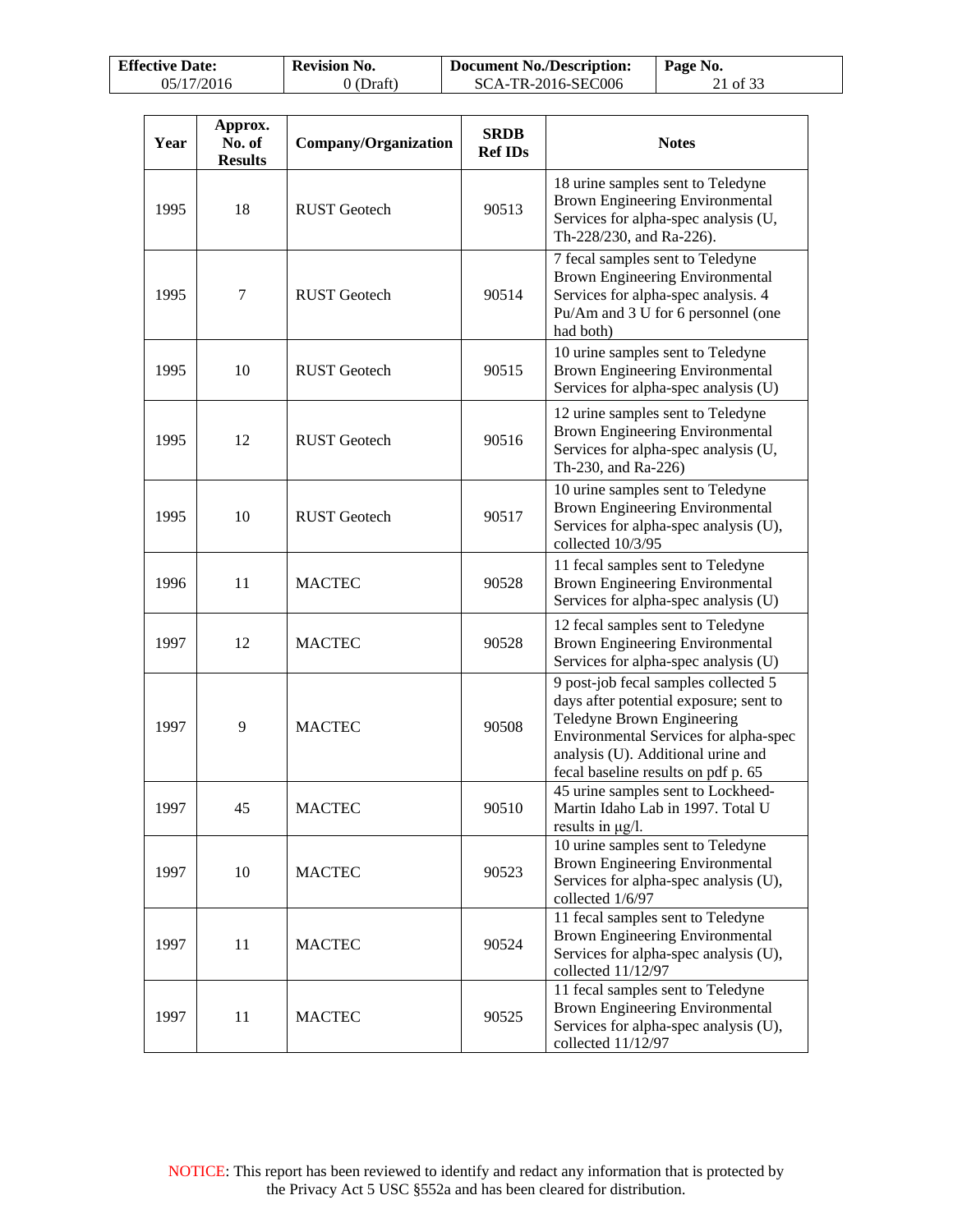| <b>Effective Date:</b> | <b>Revision No.</b> | Document No./Description: | Page No. |
|------------------------|---------------------|---------------------------|----------|
| 05/17/2016             | 0 (Draft)           | SCA-TR-2016-SEC006        | 22 of 33 |

| Year | Approx.<br>No. of<br><b>Results</b> | Company/Organization | <b>SRDB</b><br><b>Ref IDs</b> | <b>Notes</b>                                                                                                                                                                                                                                                                                                                                                                       |
|------|-------------------------------------|----------------------|-------------------------------|------------------------------------------------------------------------------------------------------------------------------------------------------------------------------------------------------------------------------------------------------------------------------------------------------------------------------------------------------------------------------------|
| 1997 | 9                                   | <b>MACTEC</b>        | 90526                         | 9 fecal samples sent to Teledyne<br><b>Brown Engineering Environmental</b><br>Services for alpha-spec analysis (U),<br>collected $11/12/97$                                                                                                                                                                                                                                        |
| 1997 | 10                                  | <b>MACTEC</b>        | 90527                         | 10 urine samples sent to Teledyne<br>Brown Engineering Environmental<br>Services for alpha-spec analysis (U),<br>collected 4/1/97                                                                                                                                                                                                                                                  |
| 1997 | 23                                  | <b>MACTEC</b>        | 90528                         | 23 fecal samples sent to Teledyne<br><b>Brown Engineering Environmental</b><br>Services for alpha-spec analysis (U),<br>collected 11/11/2010                                                                                                                                                                                                                                       |
| 1998 | 6                                   | <b>MACTEC</b>        | 90507                         | 4 urine samples collected in June 1998<br>sent to Lockheed Martin Idaho<br><b>Technologies Company Bioassay</b><br>Laboratory for total U as the result of<br>an off-site incident (facial<br>contamination from windblown<br>tailings at Monticello). 2 fecal samples<br>collected in September 1998 and<br>analyzed for isotopic U following<br>demolition work at the GJO site. |
| 1999 | 670                                 | <b>MACTEC</b>        | 90509                         | Radon personal dosimeter data for<br>individuals using Landauer "DRNT"<br>detector (track detector). Two quarterly<br>periods and one semi-annual period.<br>Exposures reported in pCi/l-days. Of<br>the total, 24 were area monitors.                                                                                                                                             |

Based on the available bioassay and air monitoring data, NIOSH has determined that the data are not sufficient to accurately reconstruct the internal doses during the period from February 1, 1975, through December 31, 1985. SC&A has reviewed the limited bioassay data available and the air monitoring data and agrees the available data are not sufficient to accurately reconstruct the internal doses during the period from February 1, 1975, through December 31, 1985.

#### <span id="page-21-0"></span>**2.2.4 Bounding Internal Doses**

NIOSH believes there are sufficient data to support bounding internal dose estimates for the period from January 1, 1986, through July 31, 2010, using available air monitoring and bioassay data.

The time period for the bounding internal dose estimates is divided into pre-1991 and 1991 forward. Sample preparation activities occurred from 1986 to 1990 and D&D activities from 1988 to 1990. After 1991, DOE Order 5480.11, *Radiation Protection for Occupational Workers*, was implemented (DOE 1988). The order specifies that bioassay shall be collected if exposure indicates that a worker could be exposed to inhalation intake during the year that exceeded 200 derived air concentration (DAC)-hours and that a monitoring program must be in place for all workers who have the potential for 40 DAC-hours.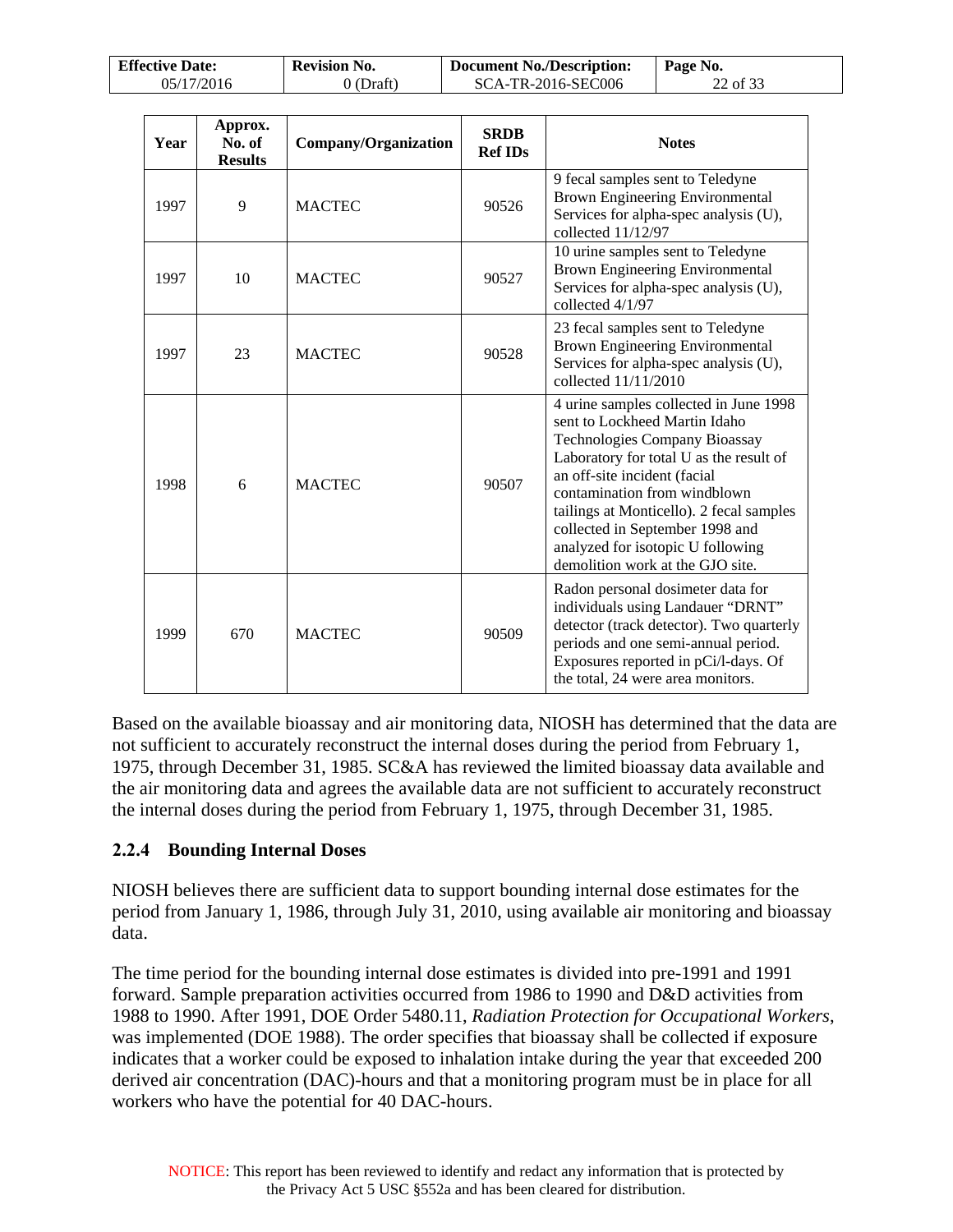| <b>Effective Date:</b> | <b>Revision No.</b> | <b>Document No./Description:</b> | Page No. |
|------------------------|---------------------|----------------------------------|----------|
| 05/17/2016             | $0$ (Draft)         | SCA-TR-2016-SEC006               | 23 of 33 |

#### **Sample Preparation**

NIOSH determined sample preparation to be the highest onsite exposure potential scenario in the post-1985 time period. According to the SEC addendum (NIOSH 2015):

*For the period of time from January 1, 1986 through December 31, 1990, bounding daily uranium intake rates for operators and laborers may be assigned by assuming that a worker received the MPC-hour limit every quarter. Thorium-230 may be assumed to be the limiting radionuclide. The applicable limiting MPC for Thorium-230 is 2.00E-12 μCi/mL.*

SC&A believes the method proposed by NIOSH to bound the uranium intakes is reasonable and adequate.

NIOSH states that the method for bounding uranium intakes during this time period is also appropriate to bound thorium intakes for the same period. The rationale for this conclusion is that the controls used for crushing and grinding uranium ore were the same as those used for crushing and grinding thorium, and both operations took place in the same facility.

NIOSH goes on to state:

*Based on interviews (Personal Communication, 2014e; Personal Communication, 2014g; Personal Communication, 2014h) with former workers, the time required to complete the construction of a calibration pad, either uranium or thorium, would not exceed a calendar month. The physical crushing and grinding of the thorium ore, which is the main source of exposure, would actually have been completed in much less time than a full month. For the purpose of bounding potential intakes of thorium from these operations a full calendar month of exposure to thorium ore is assumed for each operation involving crushing and grinding of thorium ore. Laborers and operators may therefore be assumed to be exposed to the MPC for a full month for each thorium operation if employed at that time. Since the exact dates of the construction of the pads are not known, the most claimant-favorable period (first potential month) should be assumed for the assignment of the thorium exposure. Thorium progeny should also be assumed to also be present, and at the same concentration as Th-232.* **[emphasis added**]

SC&A carefully reviewed the three personal communications cited above.

One document is an interview with a manager. The other two documents are interviews with the supervisor/manager. The supervisor/manager described the sample operations time frame when asked: "What were the typical times for the entire process?" (Personal Communication, 2014e)

*The crushing and grinding operation together would take about one week.* 

*I estimate the times involved for handling the batch materials to be:* 

• *5–10 minutes to load*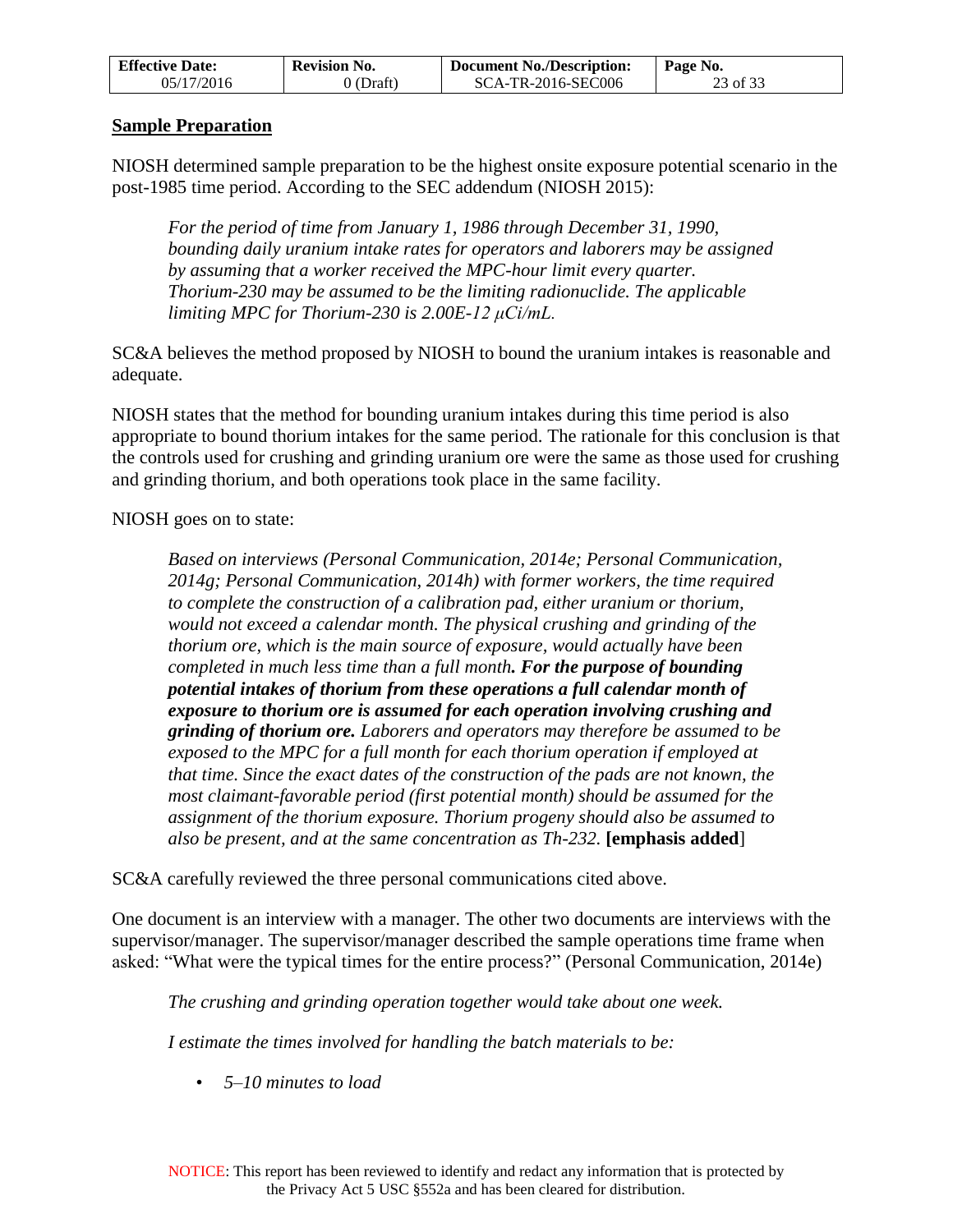| <b>Effective Date:</b> | <b>Revision No.</b> | <b>Document No./Description:</b> | Page No. |
|------------------------|---------------------|----------------------------------|----------|
| 05/17/2016             | 0 (Draft)           | SCA-TR-2016-SEC006               | 24 of 33 |

- *5–10 minutes to unload*
- *2–3 minutes to add the active material*

*It took about 30 minutes to blend a batch inside the V blender. When a model was being made, the blending of batches went on for about two weeks.* 

*So, with crushing/grinding taking about one week, and blending taking about two weeks, the preparation of material for a model would average about three weeks. The longest campaign (if it was a large model) would have been about one month.* 

While SC&A has no reason to doubt the interviewee, we do have one concern.

#### **Concern 1:**

Both interviewees are management-level employees, not operators or laborers who performed the actual work. It would be beneficial to obtain information from the actual workers about work conditions and controls to supplement the current information.

#### **Decontamination/Decommissioning**

According to the SEC addendum (NIOSH 2015):

*Investigations for site remediation began in 1984. The remedial investigation/feasibility study (RI/FS) was done in 1989. The Record of Decision (ROD) was approved in 1990. The tailings were removed in 1989-1994. A closeout survey by the independent verification contractor (IVC) for the outdoor areas of the site was completed in 1995. Additional close-out surveys and verifications were done for each building on site that was released for unrestricted use). Each close-out report includes a statement about the successful use of health and safety practices during the clean-up. In 2001, the site was turned over to a non-profit corporation and DOE leased back office and laboratory space.* 

*Thousands of pages of health and safety data (e.g., RWPs, survey maps, field measurements, air samples) have been recently captured for the period 1991– 2007, when most of the D&D activities took place (Building 7 H&S Data, 1991– 2001; Building 11 H&S Data, 1993–1997; Building 12 H&S Data, 1991–2000; Building 18 H&S Data, 1991–2001; Building 20 H&S Data, 1990–2000; Building 26 H&S Data, 1980–1998; Building 28 H&S Data, 1986–2000; Building 29 H&S Data, 1997; Building 31/31A H&S Data, 1990–1992; Building 36 H&S Data, 1992–1996; Health and Safety Checklists, 1990–1991). Some bioassay data have also been captured for the period 1995–1999. There is no database of results that can readily be used for a co-worker study. However, from these data it is evident that the most highly-exposed workers were monitored. If no data are available for a D&D worker, the bounding dose scenario can be constructed from the health and safety data. For example, Buildings 7 and 7A were used for sample preparation and were extensively contaminated. Building 7 was remediated to unrestricted area levels and was transferred to the U.S. Army Reserve.*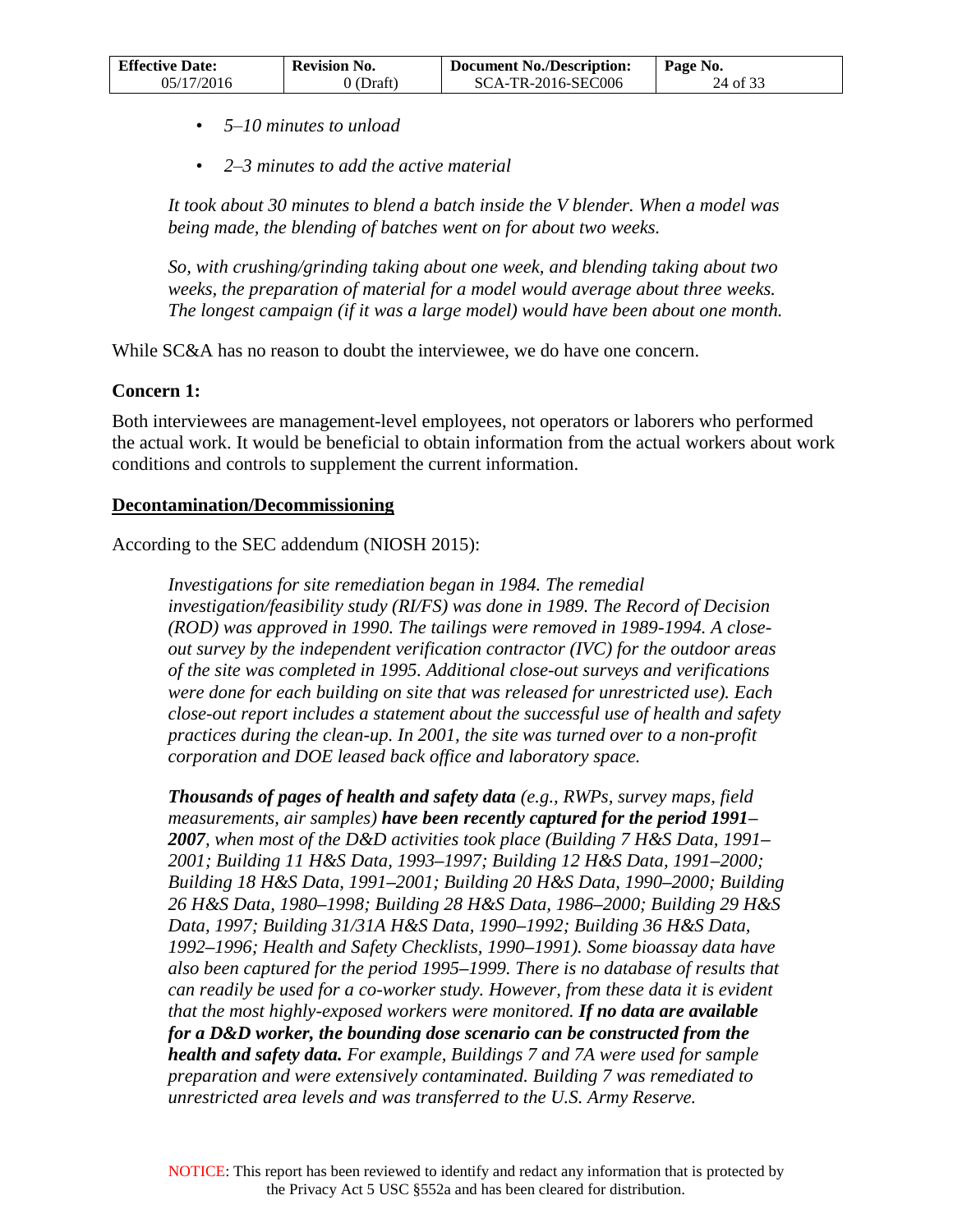| <b>Effective Date:</b> | <b>Revision No.</b> | Document No./Description: | Page No. |
|------------------------|---------------------|---------------------------|----------|
| 05/17/2016             | $0$ (Draft)         | SCA-TR-2016-SEC006        | 25 of 33 |

*Contaminated concrete was removed with a concrete saw and jack-hammer or "scabbled" (mechanical removal of a thin layer by a power tool). Walls with internal contamination were removed and rebuilt. Health and Safety monitoring data are available for these operations (Building 7 H&S Data, 1991–2001; Building 7A H&S Data, 1991–--2001; Building 7A H&S Data, 2001; Building 7 H&S Data – Phase I, 1972–1999; Building 7 H&S Data – Phase II, 1980–2000). The bounding dose could then be assigned to other years with less data or lessintrusive work. NIOSH concludes that sufficient data are available to bound doses for D&D workers. By extension, these doses would bound workers with jobs requiring less exposure to contaminated materials.* **[emphasis added]**

### **Concern 2:**

SC&A was not tasked to perform a comprehensive data review. As such, it is not clear how the "thousands of pages" of health and survey data will be used by the dose reconstructors or what guidance will be provided to assess the unmonitored internal dose to a D&D worker with no bioassay data.

#### **DOE Order 5480.11 Implementation**

The 1990 document, *Technical Basis for Bioassay Sampling for Sample Preparation Plant and Grand Junction Vicinity Property Workers* (Geotech 1990), describes the implementation of DOE Order 5480.11 for monitoring workers. It states that bioassay will be collected if exposure indicates that a worker could be exposed to inhalation intakes during the year that exceeded 200 DAC-hours. It further states that a monitoring program must be in place for all workers who have the potential for 40 DAC-hours. This document was issued in early 1990; NIOSH is assuming that full implementation was not in place until the end of 1990.

SC&A reviewed the bioassay sampling technical basis document prepared by Geotech (1990). It describes how the requirements of DOE Order 5480.11 will be implemented. The Executive Summary states:

*The interim bioassay program consists of collecting routine urine samples which are analyzed for Ra-226. The detection of Ra-226 in urine allows the performance standard of the workplace monitoring program (i.e., detection of an intake resulting in a dose of 100 mrem committed effective dose equivalent) and the individual routine monitoring program (i.e., detection of an intake resulting in a*  dose of 100 mrem annual effective dose equivalent) to be accomplished. The *program has two components: 1) prospective (workplace) monitoring; and 2) retrospective (individual worker) monitoring.* 

*Prospective (workplace) monitoring will consist of air monitoring and urine sample collection. Air monitoring will be the primary method of monitoring the workplace. Urine samples will be collected from representative workers (i.e., workers chosen to represent a particular work environment) every 6 days. This will be accomplished by rotating the workers on the routine bioassay program such that each individual employee submits a urine sample every 26 days. If the air monitoring data or urine samples indicate an intake, all workers in the work*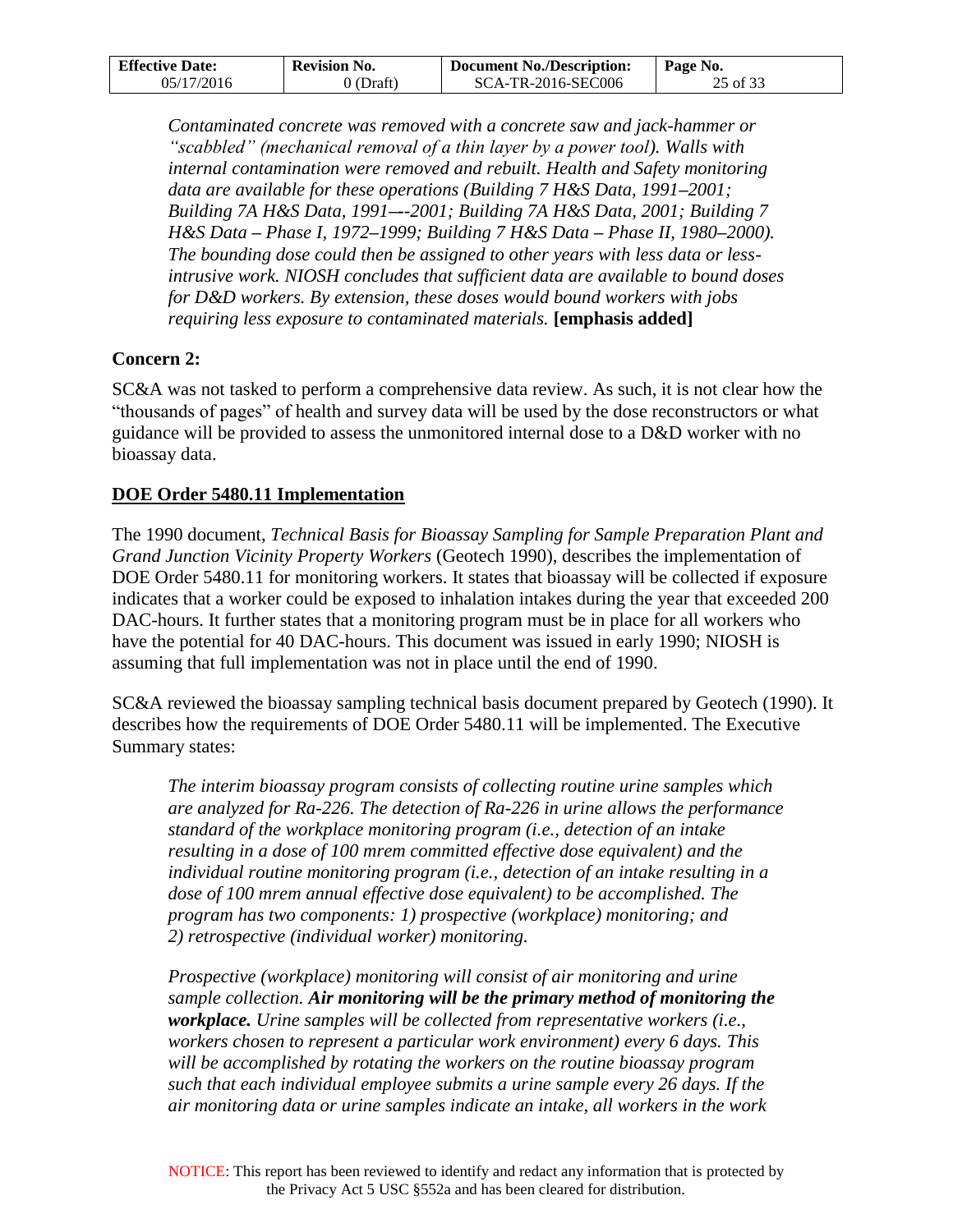| <b>Effective Date:</b> | <b>Revision No.</b> | Document No./Description: | Page No. |
|------------------------|---------------------|---------------------------|----------|
| 05/17/2016             | 0 (Draft)           | SCA-TR-2016-SEC006        | 26 of 33 |

*environment will be required to submit two follow-up urine or fecal samples.* **[emphasis added]**

*Retrospective (individual worker) monitoring will consist of routine urine sample collections from individual workers every 26 days. If the routine urine sample indicates an intake, two follow-up fecal samples will be required. In addition, urine samples will be required for new hires and radiation workers transferring*  to another facility if they report previous work with the same radionuclides. Urine *samples will also be required from employees terminating employment.* 

Section 4.0 of Geotech 1990 describes the performance capabilities for workplace monitoring programs. It states, in part:

*Air monitoring shall be the primary method for monitoring the workplace. Bioassay measurements may also be used to support the prospective monitoring program but shall not provide the primary bases for monitoring for loss of control in the workplace.* 

The only workplace air samples SC&A found were the 16 air sample results listed in Table 1 of the bioassay sampling technical basis document from the sample preparation laboratory located in Building 7 (Geotech 1990). These results are shown in Table 2-4 below. The limiting DAC for Th-230 is 3.00E-12 microcurie per milliliter (μCi/ml) or 3.00E-06 microcurie per cubic meter  $(μCi/m<sup>3</sup>)$ . Two of the 16 air samples exceed the limiting DAC for Th-230.

| <b>Sample</b><br>ID# | $Po-210$     | <b>Ra-226</b> | $Th-230$ | Pb-210   | $U-238$      | $Bi-210$ |
|----------------------|--------------|---------------|----------|----------|--------------|----------|
| <b>MDN651</b>        | 8.10E-07     | $0.00E + 00$  | 9.30E-07 | 9.30E-07 | $0.00E + 00$ | 9.30E-07 |
| <b>MDN652</b>        | 2.60E-06     | $0.00E + 00$  | 3.10E-06 | 3.10E-06 | $0.00E + 00$ | 3.10E-06 |
| <b>MDN653</b>        | 2.10E-06     | $2.20E - 06$  | 2.40E-06 | 2.40E-06 | $0.00E + 00$ | 2.40E-06 |
| <b>MDN654</b>        | 6.40E-07     | 4.90E-06      | 6.40E-07 | 6.40E-07 | $0.00E + 00$ | 6.40E-07 |
| <b>MDN655</b>        | 5.60E-07     | $0.00E + 00$  | 9.30E-07 | 9.30E-07 | $0.00E + 00$ | 9.30E-07 |
| <b>MDN656</b>        | 4.80E-07     | $0.00E + 00$  | 4.80E-07 | 4.80E-07 | $0.00E + 00$ | 4.80E-07 |
| <b>MDN657</b>        | 6.80E-07     | $0.00E + 00$  | 9.00E-07 | 9.00E-07 | $0.00E + 00$ | 9.00E-07 |
| <b>MDN658</b>        | 5.60E-07     | 2.10E-06      | 1.10E-06 | 1.10E-06 | $0.00E + 00$ | 1.10E-06 |
| <b>MDN659</b>        | 3.10E-06     | 7.80E-07      | 3.10E-06 | 3.10E-06 | $0.00E + 00$ | 3.10E-06 |
| <b>MDN660</b>        | 3.20E-07     | $0.00E + 00$  | 4.20E-07 | 4.20E-07 | $0.00E + 00$ | 4.20E-07 |
| <b>MDN661</b>        | $0.00E + 00$ | $0.00E + 00$  | 5.00E-07 | 5.00E-07 | $0.00E + 00$ | 5.00E-07 |
| <b>MDN662</b>        | 1.30E-07     | $0.00E + 00$  | 2.60E-07 | 2.60E-07 | 2.70E-06     | 2.60E-07 |
| <b>MDN663</b>        | 1.70E-07     | $0.00E + 00$  | 5.00E-07 | 5.00E-07 | $0.00E + 00$ | 5.00E-07 |
| <b>MDN664</b>        | 5.90E-07     | $0.00E + 00$  | 5.00E-07 | 5.00E-07 | $0.00E + 00$ | 5.00E-07 |
| <b>MDN665</b>        | 5.00E-07     | $0.00E + 00$  | 3.40E-07 | 3.40E-07 | $0.00E + 00$ | 3.40E-07 |
| <b>MDN666</b>        | 3.50E-07     | $0.00E + 00$  | 2.60E-07 | 2.60E-07 | $0.00E + 00$ | 2.60E-07 |

<span id="page-25-0"></span>**Table 2-4. Air Monitoring Data for the Sample Preparation Laboratory – Air Concentrations (µCi/m<sup>3</sup> )** 

Source: Geotech 1990, Table 1.

Section 7.0 of the bioassay sampling technical basis document (Geotech 1990) describes how the air monitoring and bioassay programs are to demonstrate compliance with DOE Order 5840.11: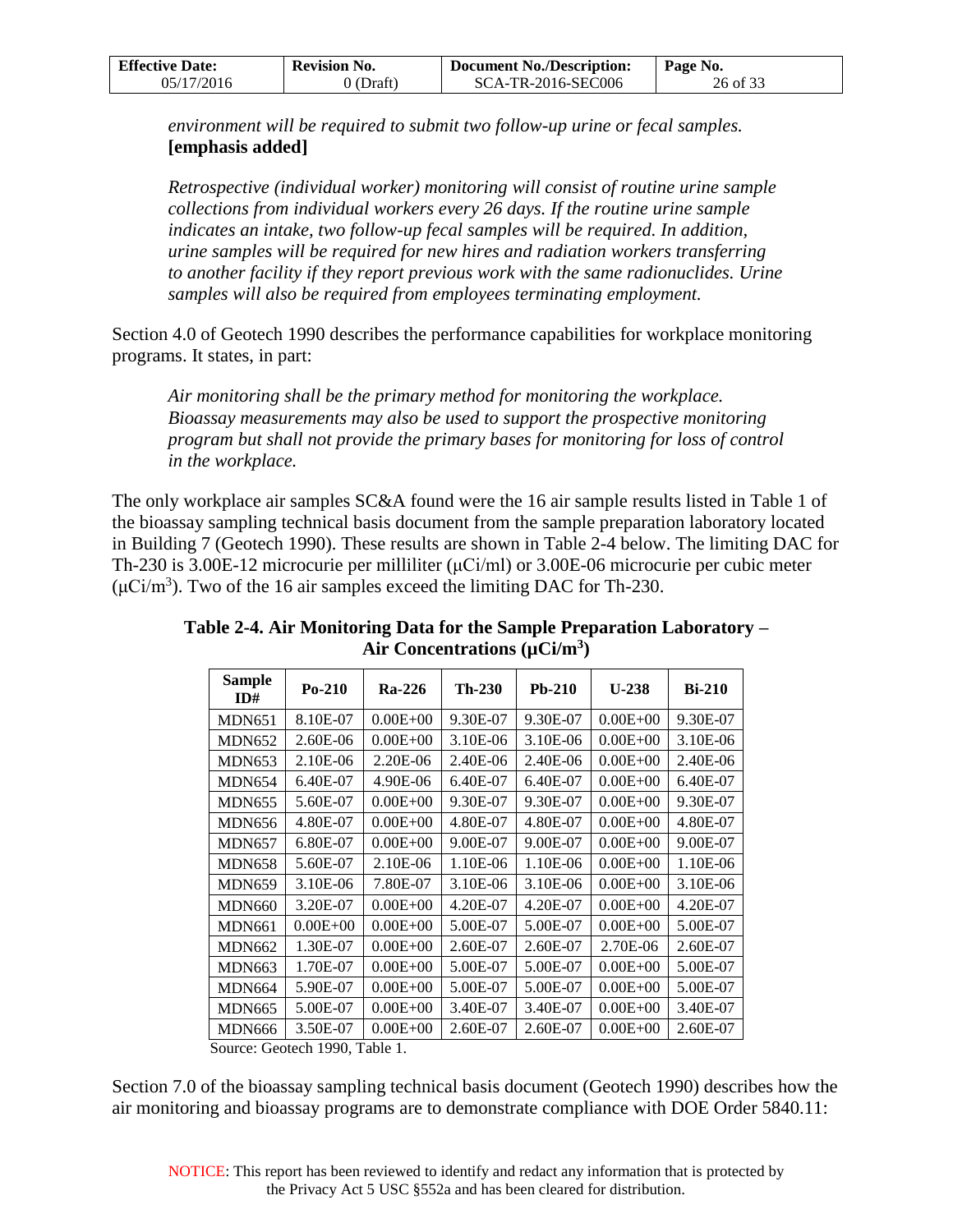| <b>Effective Date:</b> | <b>Revision No.</b> | Document No./Description: | ∣ Page No. |
|------------------------|---------------------|---------------------------|------------|
| 05/17/2016             | 0 (Draft)           | SCA-TR-2016-SEC006        | 27 of 33   |

*7.1 Workplace (Prospective) Monitoring Program* 

*Air monitoring data will be tracked by use of a database program presently being developed. This program will track the derived air concentration (DAC) values of the air samples, sample location, worker's present, reductions due to respirator use, and the occupancy time. This will allow the determination of the need for follow-up bioassay sampling when a worker is suspected of having an intake equivalent to 0.02 ALI (40 DAC-h). When the air data indicates a potential intake of 0.02 ALs the worker will be required to submit a urine sample which will* be sent to the TMA/NORCAL for analysis on a rush order. If the follow-up urine *sample confirms an intake, two (special) bioassay samples will be taken to determine the internal dose resulting from the intake. The two follow-up bioassay samples shall consist of two urine samples if the time between the suspected intake and the follow-up sample collection time is less than 26 days. The two follow-up bioassay samples will consist of fecal samples if the time between the suspected intake and the follow-up sample collection time is greater than 26 days and preferably less than 53 days. This sampling schedule would meet the performance standard of follow-up samples detecting intakes at the 100 mrem AEDE objective.* **[emphasis added]**

*Urine samples will be collected from a representative worker (i.e., a worker chosen to represent a particular work environment) every 6 days. If five or more workers are involved in the same work environment, individual employee will give a sample every 26 days (see section 7.2 routine bioassay) and will be on a rotational schedule such that at least one urine sample is received from a representative employee every 6 days. If the work environment consists of four workers, each employee would be required to supply a urine sample every 24*  days, and the workers will be on a rotational schedule such that one urine sample is collected from a worker every 6 days. Air monitoring data will provide the basis for the prospective monitoring program for work environments which have *less than four employees on the bioassay program.* 

Table 2-5 contains the available air monitoring information during and after the time period when the technical basis for bioassay sampling was implemented. With the exception of the workplace air monitoring results contained in the technical basis, no other workplace air monitoring results are found.

<span id="page-26-0"></span>

| Year | Approx.<br>No. of<br><b>Results</b> | Area/Company/Organization | <b>SRDB</b> Ref<br><b>IDs</b> | <b>Notes</b>                                                                                                                                                          |
|------|-------------------------------------|---------------------------|-------------------------------|-----------------------------------------------------------------------------------------------------------------------------------------------------------------------|
| 1990 | See Notes                           | Grand Junction (general)  | 90845                         | Annual Environmental Report with<br>particulate monitoring results for four<br>stations (total U, Th-230, Ra-226);<br>radon monitoring results for three<br>stations. |

**Table 2-5. Air Monitoring Results After 1990**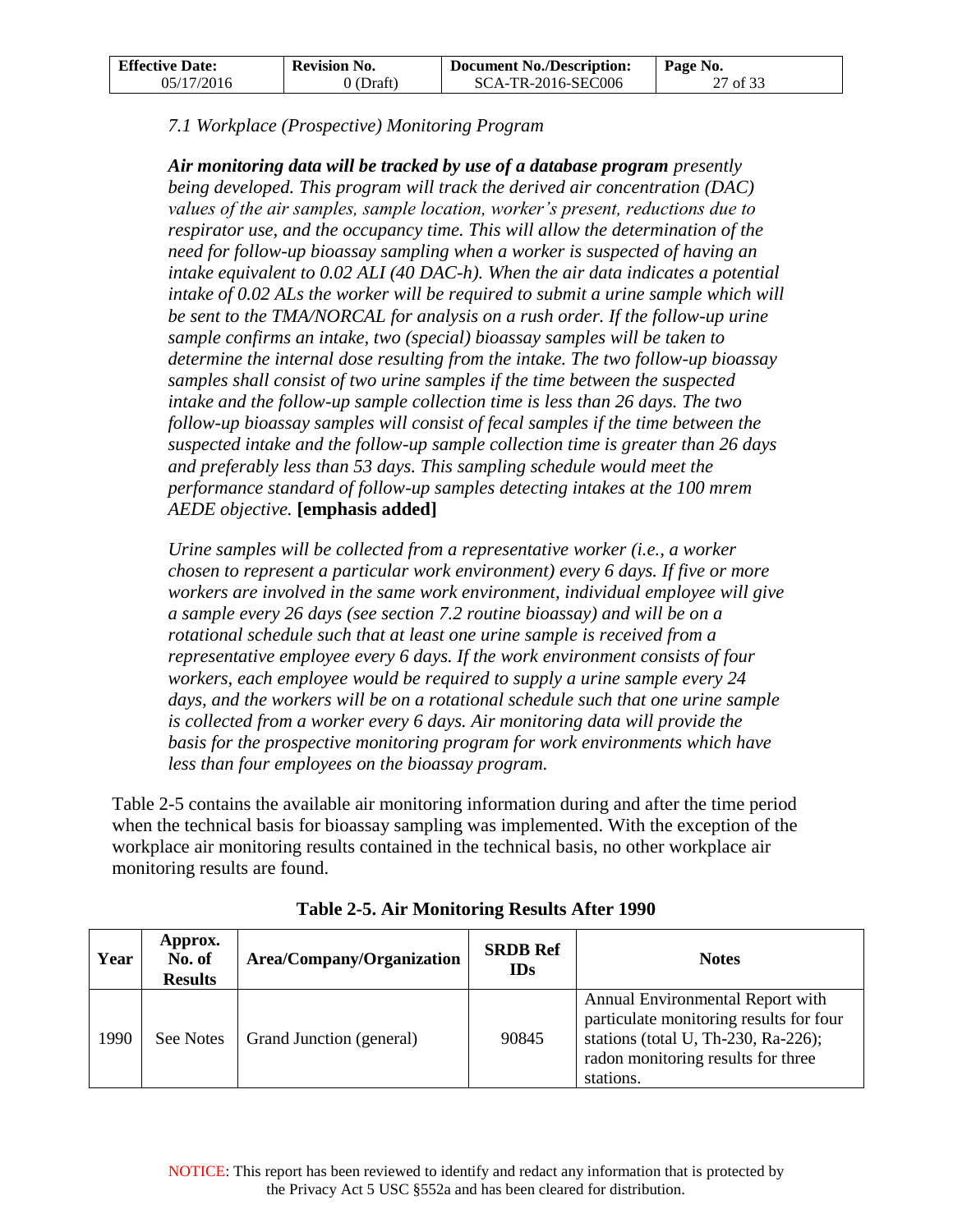| <b>Effective Date:</b> | <b>Revision No.</b> | Document No./Description: | Page No. |
|------------------------|---------------------|---------------------------|----------|
| 05/17/2016             | 0 (Draft)           | SCA-TR-2016-SEC006        | 28 of 33 |

| Year | Approx.<br>No. of<br><b>Results</b> | Area/Company/Organization | <b>SRDB Ref</b><br><b>IDs</b> | <b>Notes</b>                                                                                                                                                           |
|------|-------------------------------------|---------------------------|-------------------------------|------------------------------------------------------------------------------------------------------------------------------------------------------------------------|
| 1990 | $\mathbf{1}$                        | Grand Junction (general)  | 37700                         | Annual atmospheric release of<br>radioactive material                                                                                                                  |
| 1990 | 16                                  | Grand Junction (in doors) | 100231                        | Technical basis document for internal<br>dosimetry. Includes isotopic air<br>concentration measurements for<br>Bldg. 7A Sample Prep Laboratory.                        |
| 1991 | <b>See Notes</b>                    | Grand Junction (general)  | 90853                         | Annual Environmental Report with<br>particulate monitoring results for four<br>stations (total U, Th-230, Ra-226);<br>radon monitoring results for eight<br>stations.  |
| 1991 | $\mathbf{1}$                        | Grand Junction (general)  | 37700                         | Annual atmospheric release of<br>radioactive material                                                                                                                  |
| 1991 | 30                                  | Grand Junction (in doors) | 13191                         | Results of the DOE indoor radon<br>study; 19 occupied buildings<br>measured.                                                                                           |
| 1992 | <b>See Notes</b>                    | Grand Junction (general)  | 90860                         | Annual Environmental Report with<br>particulate monitoring results for three<br>stations (total U, Th-230, Ra-226);<br>radon monitoring results for seven<br>stations. |
| 1992 | $\mathbf{1}$                        | Grand Junction (general)  | 37700                         | Annual atmospheric release of<br>radioactive material                                                                                                                  |
| 1993 | <b>See Notes</b>                    | Grand Junction (general)  | 90857                         | Annual Environmental Report with<br>particulate monitoring results for three<br>stations (total U, Th-230, Ra-226);<br>radon monitoring results for seven<br>stations. |
| 1993 | $\mathbf{1}$                        | Grand Junction (general)  | 37700                         | Annual atmospheric release of<br>radioactive material                                                                                                                  |
| 1994 | $\mathbf{1}$                        | Grand Junction (general)  | 37700                         | Annual atmospheric release of<br>radioactive material                                                                                                                  |
| 1996 | $\mathbf{1}$                        | Grand Junction (general)  | 76642                         | Annual atmospheric release of<br>radioactive material                                                                                                                  |
| 1998 | $\mathbf{1}$                        | Grand Junction (general)  | 44873                         | Annual atmospheric release of<br>radioactive material                                                                                                                  |
| 1999 | $\mathbf{1}$                        | Grand Junction (general)  | 44873                         | Annual atmospheric release of<br>radioactive material                                                                                                                  |
| 2000 | $\mathbf{1}$                        | Grand Junction (general)  | 44873                         | Annual atmospheric release of<br>radioactive material                                                                                                                  |
| 2001 | $\mathbf{1}$                        | Grand Junction (general)  | 44873                         | Annual atmospheric release of<br>radioactive material                                                                                                                  |

NIOSH states on page 29 of the ER addendum (NIOSH 2015):

*Therefore, starting in 1991, it is assumed that unmonitored radiation workers would not have exceeded 200 DAC-hours in a given year (if they had they would*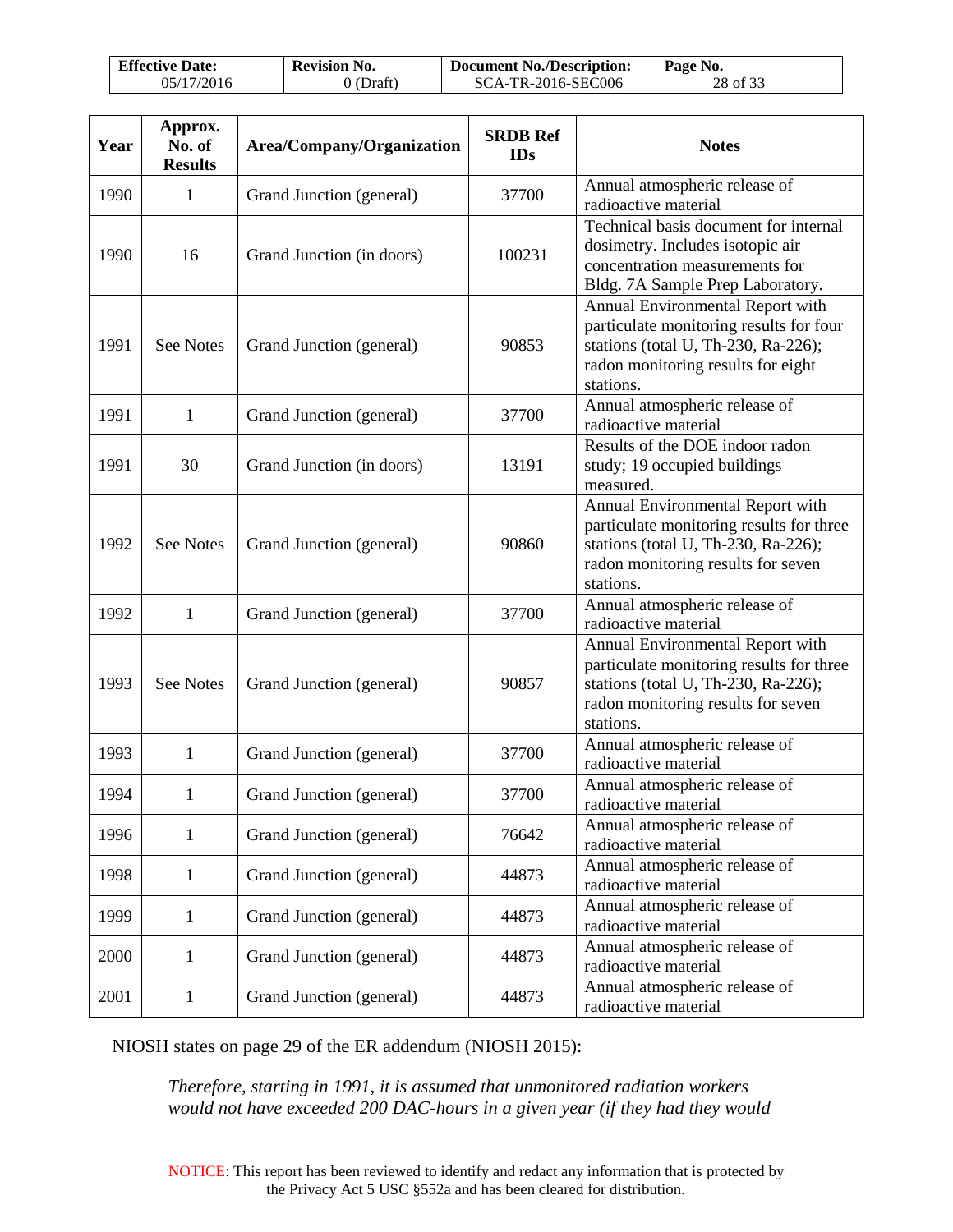| <b>Effective Date:</b> | <b>Revision No.</b> | <b>Document No./Description:</b> | Page No. |
|------------------------|---------------------|----------------------------------|----------|
| 05/17/2016             | $0$ (Draft)         | SCA-TR-2016-SEC006               | 29 of 33 |

*have then been placed on a bioassay program). In addition, it is assumed that non-radiation workers would not have exceeded 40 DAC-hours in a given year.* 

#### **Finding 1: Workplace air monitoring data do not support the assumption that unmonitored radiation workers would not have exceeded 200 DAC-hours or that nonradiation workers would not have exceeded 40 DAC-hours in a given year.**

Although the technical basis document for bioassay programs (Geotech 1990) describes how the program should operate to detect intakes resulting in a dose of 100 mrem, no document or database was presented containing air monitoring results, sample locations, workers present, etc. to demonstrate that the workplace controls described in the technical basis document had actually been implemented. SC&A does not believe NIOSH has shown sufficient workplace air monitoring data to support its assertion that unmonitored radiation workers would not have exceeded 200 DAC-hours or that non-radiation workers would not have exceeded 40 DAC-hours in a given year.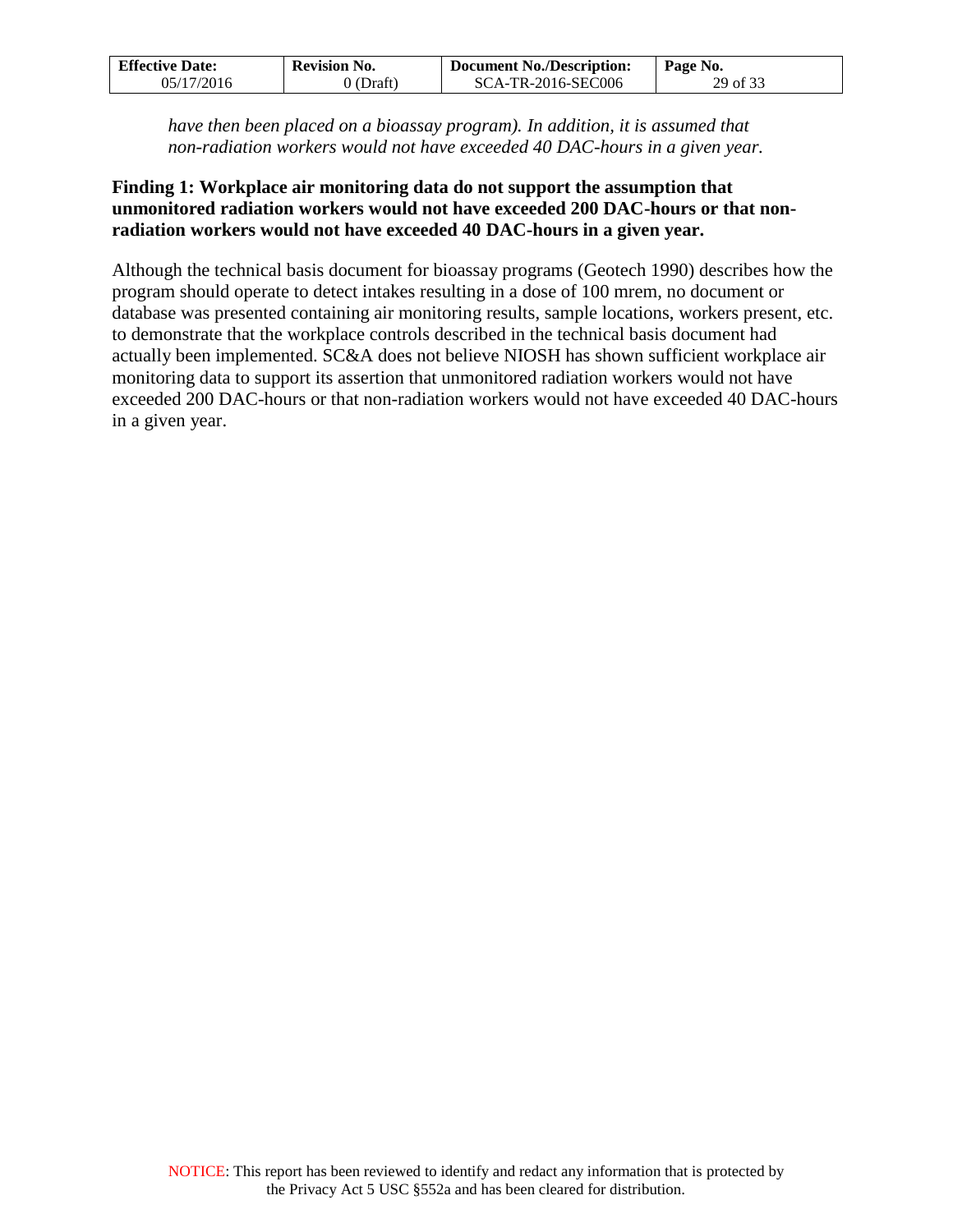| <b>Effective Date:</b> | <b>Revision No.</b> | <b>Document No./Description:</b> | Page No. |
|------------------------|---------------------|----------------------------------|----------|
| 05/17/2016             | $0$ (Draft)         | SCA-TR-2016-SEC006               | 30 of 33 |

## **3.0 SUMMARY OF FINDINGS AND CONCERNS**

<span id="page-29-0"></span>SC&A was tasked to review the addendum to the SEC Petition-00175 ER (NIOSH 2015) and available documentation focusing on two issues:

- 1. Appropriateness of the revised SEC time period
- 2. Appropriateness of the air monitoring and bioassay data

During SC&A's focused review of the addendum to the SEC Petition-00175 ER, we concluded that the revised SEC time period beginning February 1, 1975, through December 31, 1985, is appropriate based on the lack of sufficient air monitoring data prior to 1986.

However, SC&A did identify one finding and two issues of concern regarding the air monitoring and bioassay data.

Finding 1: There are insufficient workplace air monitoring data to support the assumption that unmonitored radiation workers would not have exceeded 200 DAC-hours or that non-radiation workers would not have exceeded 40 DAC-hours in a given year.

Concern 1: Both interviewees from the Sample Preparation Laboratory are management-level employees and not operators or laborers. It would be beneficial to obtain process and duration information from the workers who performed the work to supplement the information provided in the interviews.

Concern 2: SC&A was not tasked to perform a comprehensive data review. As such, it is not clear how the "thousands of pages" of health and survey data will be used by the dose reconstructors or what guidance will be provided to assess the unmonitored internal dose to a D&D worker with no bioassay data.

Also, SC&A believes it would be beneficial for the Advisory Board to review the DR template when it is revised to incorporate the changes proposed in the addendum.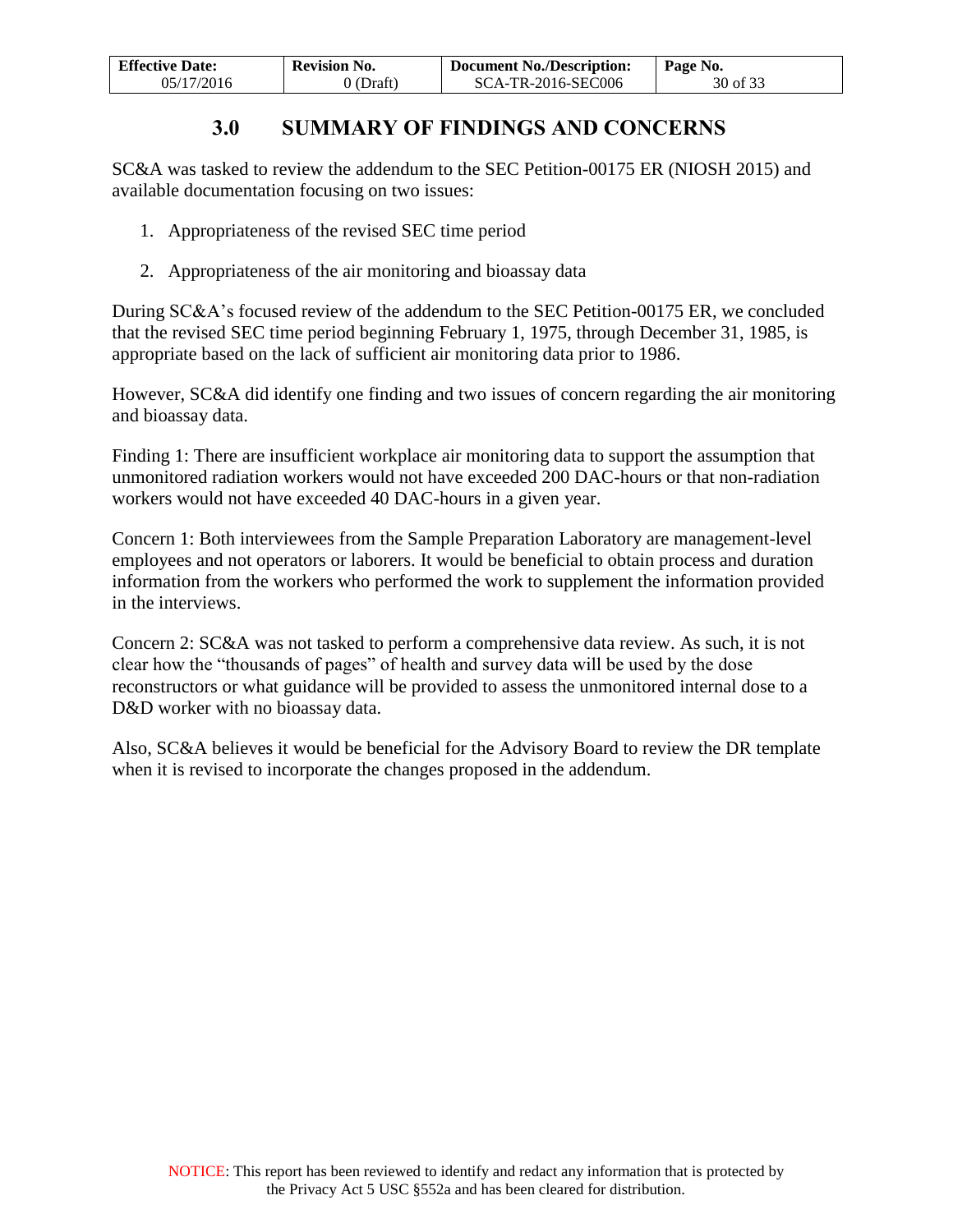| <b>Effective Date:</b> | <b>Revision No.</b> | Document No./Description: | ∣ Page No. |
|------------------------|---------------------|---------------------------|------------|
| 05/17/2016             | 0 (Draft)           | SCA-TR-2016-SEC006        | 31 of 33   |

### **4.0 REFERENCES**

<span id="page-30-0"></span>Building 7 H&S Data, 1991–2001, *Compilation of Building 7 Health and Safety Information and Data*; various contractors at the Grand Junction Projects Office; various dates in 1991–2001. [SRDB Ref. ID 89872]

Building 7 H&S Data - Phase I, 1972–1999, *Compilation of Building 7 Phase I Health and Safety Information and Data*, various contractors at the Grand Junction Projects Office; various dates in 1972–1999. [SRDB Ref. ID 90164]

Building 7 H&S Data - Phase II, 1980–2000, *Compilation of Building 7 Phase II Health and Safety Information and Data*, various contractors at the Grand Junction Projects Office; various dates in 1980–2000. [SRDB Ref. ID 90155]

Building 7A H&S Data, 1991–2001, *Compilation of Building 7A Health and Safety Information and Data*, various contractors at the Grand Junction Projects Office; various dates in 1991–2001. [SRDB Ref. ID 90118]

Building 7A H&S Data, 2001, *Compilation of Building 7A Health and Safety Information and Data*, various contractors at the Grand Junction Projects Office; various dates in 2001. [SRDB Ref. ID 90154]

Building 11 H&S Data, 1993–1997, *Compilation of Building 11 Health and Safety Information and Data*, various contractors at the Grand Junction Office (GJO); various dates in 1993–1997. [SRDB Ref. ID 89928]

Building 12 H&S Data, 1991–2000, *Compilation of Building 12 Health and Safety Information and Data*, various contractors at the Grand Junction Office (GJO); various dates in 1991–2000. [SRDB Ref. ID 89926]

Building 18 H&S Data, 1991–2001, *Compilation of Building 18 Health and Safety Information and Data*, various contractors at the Grand Junction Office (GJO); various dates in 1991–2001. [SRDB Ref. ID 89931]

Building 20 H&S Data, 1990–2000, *Compilation of Building 20 Health and Safety Information and Data*, various contractors at the Grand Junction Office (GJO); various dates in 1990–2000. [SRDB Ref. ID 89938]

Building 26 H&S Data, 1980–1998, *Compilation of Building 26 Health and Safety Information and Data*, various contractors at the Grand Junction Office (GJO); various dates in 1980–1998; [SRDB Ref. ID 89942]

Building 28 H&S Data, 1986–2000, *Compilation of Building 28 Health and Safety Information and Data*, various contractors at the Grand Junction Office (GJO); various dates in 1986–2000. [SRDB Ref. ID 89979]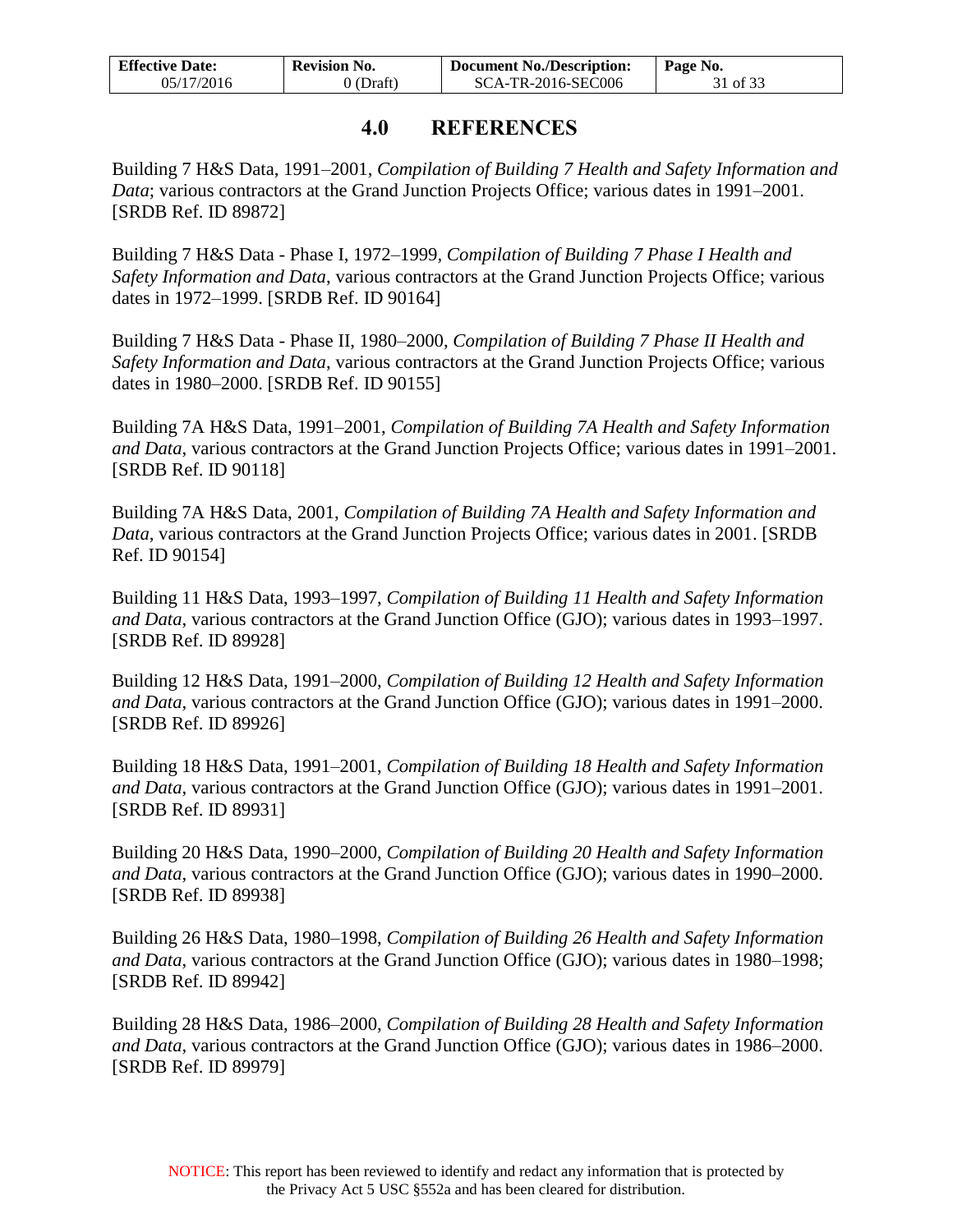| <b>Effective Date:</b> | <b>Revision No.</b> | Document No./Description: | Page No. |
|------------------------|---------------------|---------------------------|----------|
| 05/17/2016             | 0 (Draft)           | SCA-TR-2016-SEC006        | 32 of 33 |

Building 29 H&S Data, 1997, *Compilation of Building 29 Health and Safety Information and Data*, various contractors at the Grand Junction Office (GJO); various dates in 1997; [SRDB Ref. ID 89966]

Building 31/31A H&S Data, 1990–1992, *Compilation of Building 31/31A Health and Safety Information and Data*, various contractors at the Grand Junction Office (GJO); various dates in 1990–1992. [SRDB Ref. ID 89991]

Building 36 H&S Data, 1992–1996, *Compilation of Building 36 Health and Safety Information and Data*, various contractors at the Grand Junction Office (GJO); various dates in 1992–1996. [SRDB Ref. ID 90015]

DCAS 2014. *Grand Junction Operations Office*, DCAS-PER-047, Revision 0, National Institute for Occupational Safety and Health, Division of Compensation Analysis and Support, Cincinnati, Ohio. March 26, 2014.

DOE 1988. *Radiation Protection for Occupational Workers*, DOE Order 5480.11, U.S. Department of Energy. December 21, 1998.

Geotech 1990. *Technical Basis for Bioassay Sampling for Sample Preparation Plant and Grand Junction Vicinity Property Workers*, UNC Geotech. March 1990. [SRDB Ref. ID 100231]

Health and Safety Checklists, 1990–1991, *Collection of Health and Safety Checklists*, UNC Geotech and Grand Junction Projects Office; various dates in 1990–1991. [SRDB Ref. ID 89900]

NIOSH 2011. *SEC Petition Evaluation Report for Petition SEC-00175, Grand Junction Operation Office*, Revision 0, January 11, 2011.

NIOSH 2015. *Addendum to SEC Petition Evaluation Report, Petition SEC-00175, Grand Junction Operation Office*, Revision 0, National Institute for Occupational Safety and Health. March 12, 2015. [SRDB Ref. ID 141458]

Personal Communication 2014e. Personal Communication with a Former Grand Junction Employee, Telephone Interview by ORAU Team, December 18, 2014, 11:00 AM EST. [SRDB Ref.ID 139114]

Personal Communication 2014g. Personal Communication with a Former Grand Junction Employee, Telephone Interview by ORAU Team, December 10, 2014, 11:00 AM EST. [SRDB Ref. ID 139116]

Personal Communication 2014h. Personal Communication with a Former Grand Junction Employee, Telephone Interview by ORAU Team, October 24, 2014, 9:00 AM MST. [SRDB Ref. ID 139128]